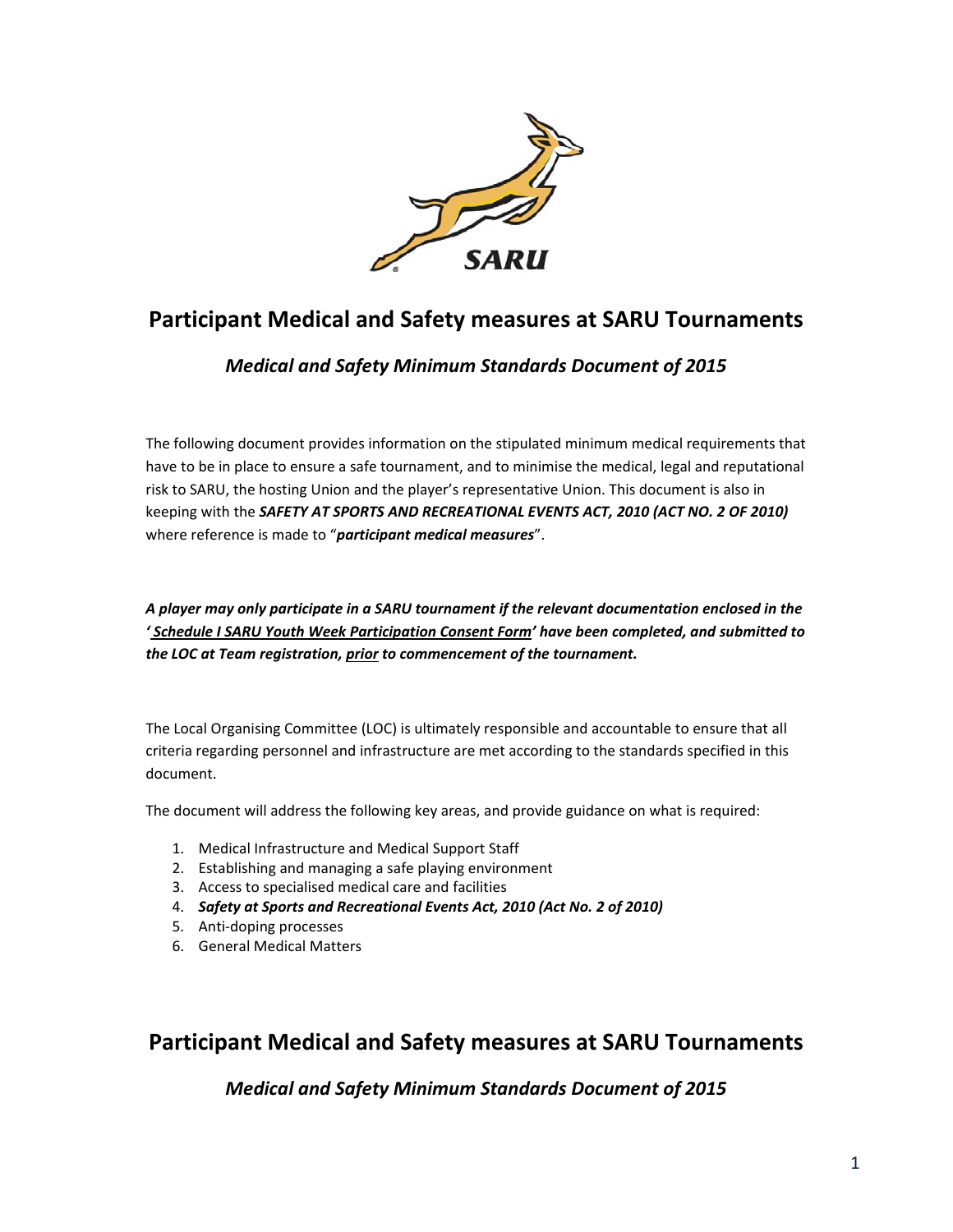### **1. MEDICAL INFRASTRUCTURE AND MEDICAL SUPPORT STAFF**

 The minimum rugby safety guidelines, stipulated in the "*Safety in the Playing Environment*" document is available electronically at the following link (*cut and paste into Browser*): http://images.supersport.com/content/BS2015SPE.pdf

The following Medical Infrastructure needs to be in place at the match venues for the duration of all SARU tournaments:

- A medical treatment room or medical station (referred to as "medical room" from this point on) should be available at each ground and this room should not be used for *any* other purpose concurrently (i.e. it may not also be a storeroom or change‐room at any time)
	- o The medical room should be easily accessible from the playing field for all participants, medical personnel and equipment, ambulance for transportation and/or helicopter evacuation.
	- o Accessibility needs to be considered for injured players with compromised mobility (for e.g. player on a trauma board or with an injured foot)
- If multiple fields are being used, the medical room should be easily accessible to all of these fields and to emergency transport
- A medical room must have the following facilities available:
	- o *Suitable electrical lighting*
	- o *Telephone access ‐ A telephone should be available and working; if a fixed line is not available, the Tournament medical staff and Medical Liaison Officer (MLO) should have access to mobile communication*
		- *This is imperative to assess environmental conditions prior to game commencement*
		- *In the participant Emergency Action Plan for a potentially catastrophic injury a telephone is required for communication with :*
			- *BOKSMART SPINELINE ‐ TOLL FREE NUMBER: 0800678678;*
			- *Emergency Personnel*
			- *Emergency Services*
			- *Referral hospital*
			- *Family or friends as required*
	- o *Running water hot and cold*
	- o *Visible and available PARTICIPANT EMERGENCY ACTION PLAN with contact details*
	- o *Two examination couches*
	- o *Spinal Immobilisation Equipment*
		- *Trauma Board*
		- *Head Blocks*
		- *Cervical Collar*
		- *Spider Harness*

# **Participant Medical and Safety measures at SARU Tournaments**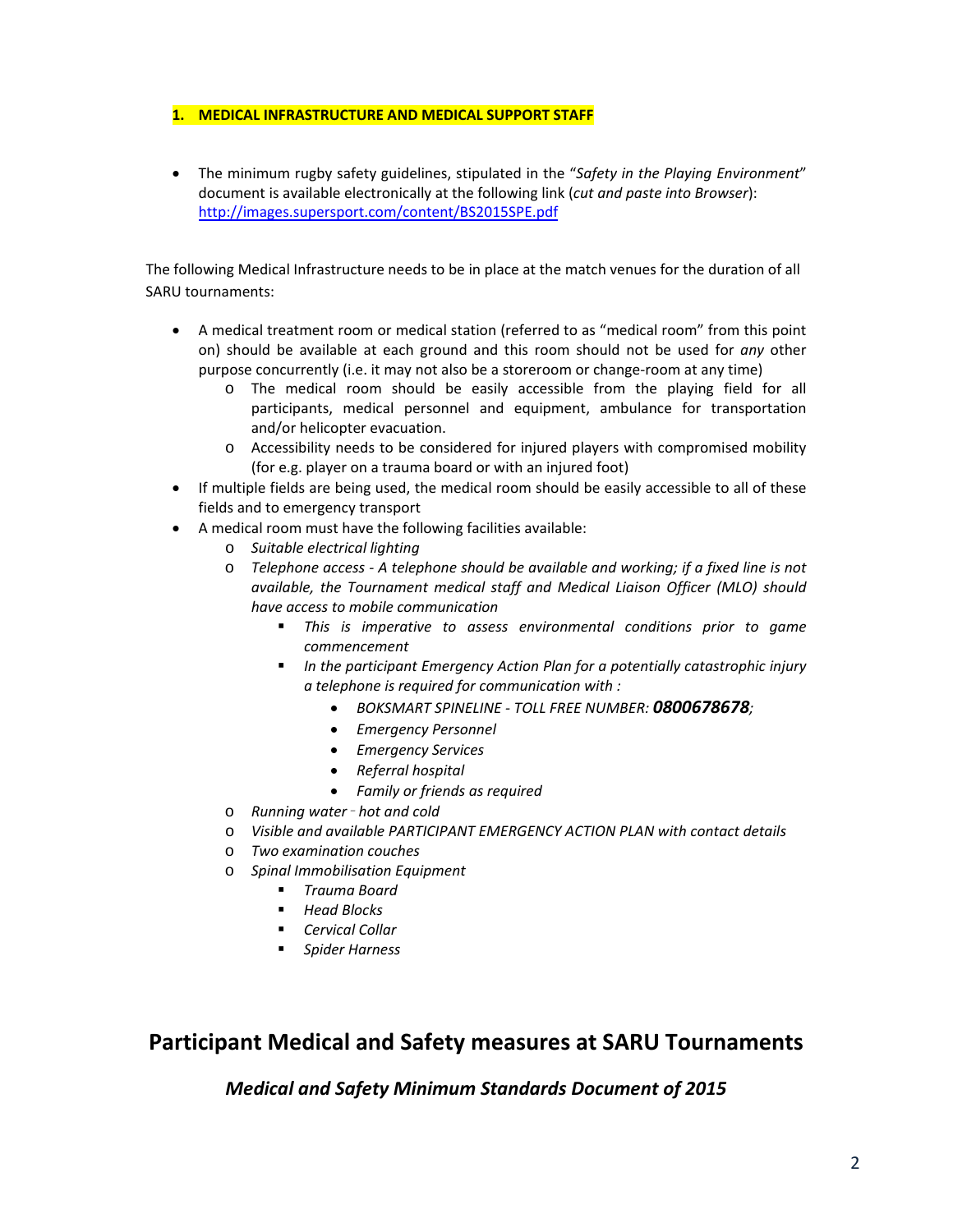- o *Medications*
	- *Pain relief*
	- *Suture material*
	- *Respiratory / cardiac emergencies*
	- *Anti‐convulsants*
	- *Resuscitation drugs*
- o *Suturing equipment*
- o *Protective clothing and equipment*
- o *Sharps container*
- o *Diagnostic equipment:*
	- *Blood pressure cuff*
	- *Stethoscope*
	- *Thermometer*
	- *Glucometer*
	- *ENT set*
- o *Life support equipment, including medications and AED –(this should be supplied by the Emergency Medical Service Provider)*
- o *Equipment for neurological examination e.g. penlight, reflex hammer*
- o *Equipment for management of blood injuries and lacerations*
- o *Splints (including traction splint where possible)*
- o *Blankets/ Space blankets*
- o *Fridge/ Freezer and ample available ice*
- o *Medical equipment, consumables and suitable medication to treat common musculoskeletal injuries*

The following Medical Personnel and Medical Support Staff are responsible for the management of the players only and are required to be in place for the duration of all SARU tournaments:

- Tournament Doctor
	- o *This is ideally a Sports Medicine trained doctor or a medical doctor experienced in treating sports injuries – preferably experienced in rugby*
	- o *Based on SARU's on‐going annual Tournament Injury Surveillance Research Project findings, where more than one (1) match is being played at the same time during the tournament and the injury incidence data from these tournaments have shown that there are one (1) or more time loss injuries recorded per match, then an additional Medical Doctor is required on site to assist the Tournament Doctor. Current available data suggests that this only applies to the u16 Grant Khomo Week and u18 Academy Week Tournaments.*

# **Participant Medical and Safety measures at SARU Tournaments**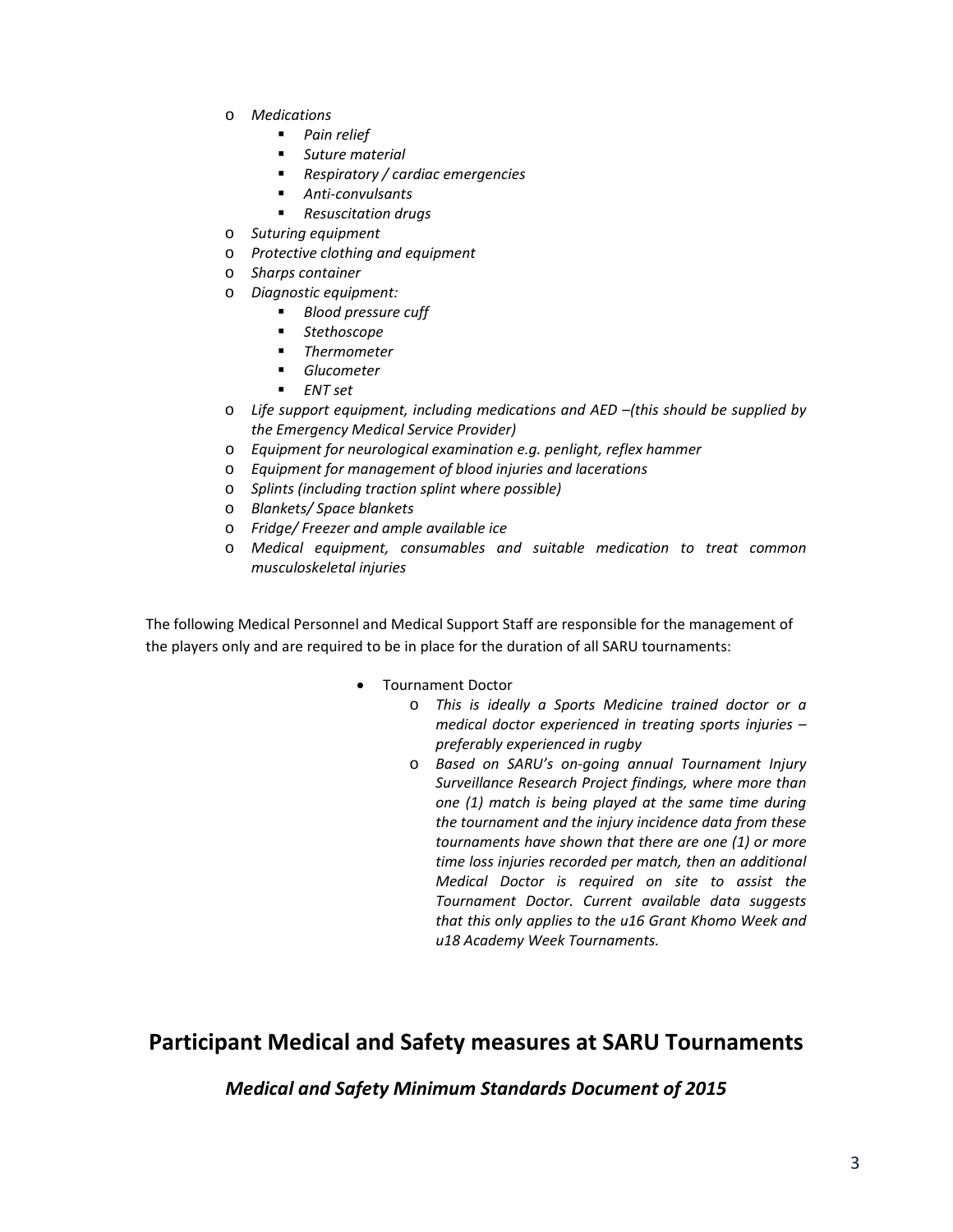- o *In circumstances where any of the SARU Youth week tournaments, on any particular day(s) regardless of the previous point, is played at two or more venues then a medical doctor is required on site at each venue.*
- o *The Tournament Doctor's duties are to oversee all primary field‐side care management where possible, manage the medical room, referral of sick or injured players to the appropriate medical facility, and to ensure that the minimum field‐side personnel and emergency medical equipment are available on match days*
- o *The Tournament Doctor must also be on standby after hours for any medical related queries and/or emergencies*
- o *If a player has been removed from the field due to injury, the Tournament Doctor is the sole decision maker when clearing or not clearing an injured player for return to the playing field during the tournament.*
- o *Regardless of external medical opinion, the Tournament Doctor will, in consultation with the relevant specialist or Team Doctor involved, make the final decision about the injured player*
- o *The Tournament Doctor is responsible for notifying the identified and approved local Government and Private Medical facilities and hospitals of the upcoming tournament, and the dates, to place these facilities on standby*
- o *The Tournament Doctor is also responsible to obtain the on‐duty call lists for all the specialists at these approved facilities for the duration of the tournament. The following specialists and specialist services need to be accessible when required:*
	- *A fully equipped and functional Trauma Unit at an easily accessible Hospital (both Private and Government Hospitals have to be catered for, as not every player will have Medical Aid)*
	- *A fully equipped and functional Radiology Unit*
	- *Radiologist*
		- *Orthopaedic Surgeon(s)*
	- *Physician*
	- *Sports Medicine trained doctor or a medical doctor experienced in treating sports injuries (preferable)*
	- *Neurosurgeon*
	- *Neurologist*
	- *Cardiologist*
	- *General Surgeon*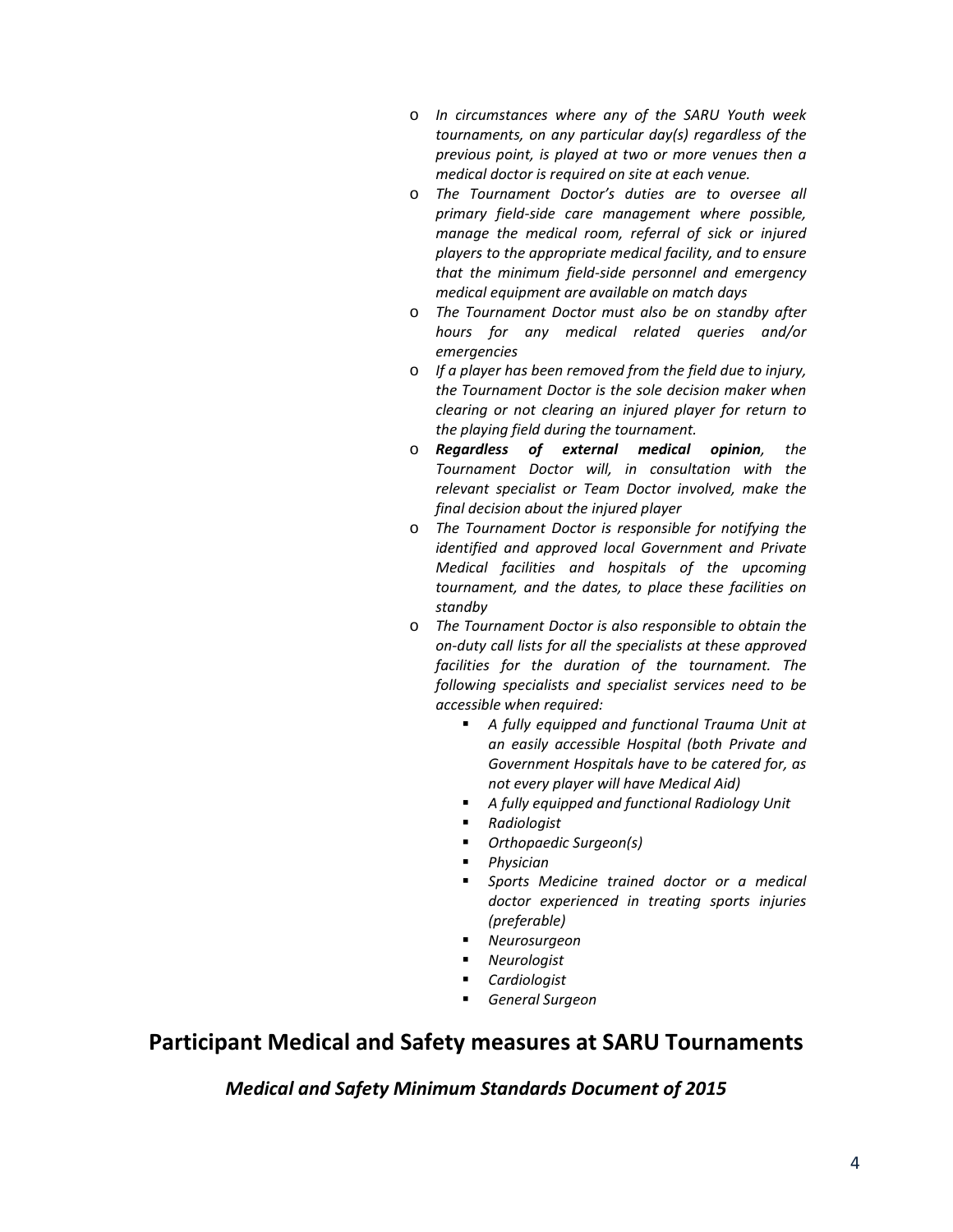- *Opthalmologist*
- *Dentist*
- *Maxillofacial Surgeon*
- *Plastic and Reconstructive Surgeon*
- *ENT Surgeon*
- *Emergency Services*
- *Pharmacist*
- *Pharmacy*
- o *All Medical Records should be maintained on file for a period of at least five (5) years*
- o *By signing the 'Schedule I SARU Youth Week Participation Consent Form' the player and their parents and/or legal guardian where applicable provide informed consent to access all relevant information and agree to release all injury or illness data obtained during the tournament to SARU, which may or may not be used for research purposes*
	- *All analysed, researched or published information, will remain anonymous, and will be treated and handled with the utmost confidentiality*
	- *Medico‐legally, this medical information will be kept on record at SARU for a minimum of five (5) years*
- o *Prior to commencement of the tournament, the Tournament Doctor together with the head ALS paramedic for the tournament, where available, shall meet with all appropriately declared Team Medical Support staff, to brief them all on the correct processes and management procedures for any potentially serious or catastrophic head, neck or spine injury that might occur*
- Nursing sister
	- o *A qualified and experienced nursing sister should be available in the medical room at the tournament venue on all match days to assist the Tournament Doctor*
- Emergency Medical Personnel and Equipment
	- o *Four (4) Basic Life Support (BLS) medics per field*
	- o *One (1) Advanced Life Support Practitioner (ALS) per venue*
	- o *One Ambulance equipped to Intermediate Life Support level with One (1) ILS and One (1) BLS practitioner as ambulance crew per venue*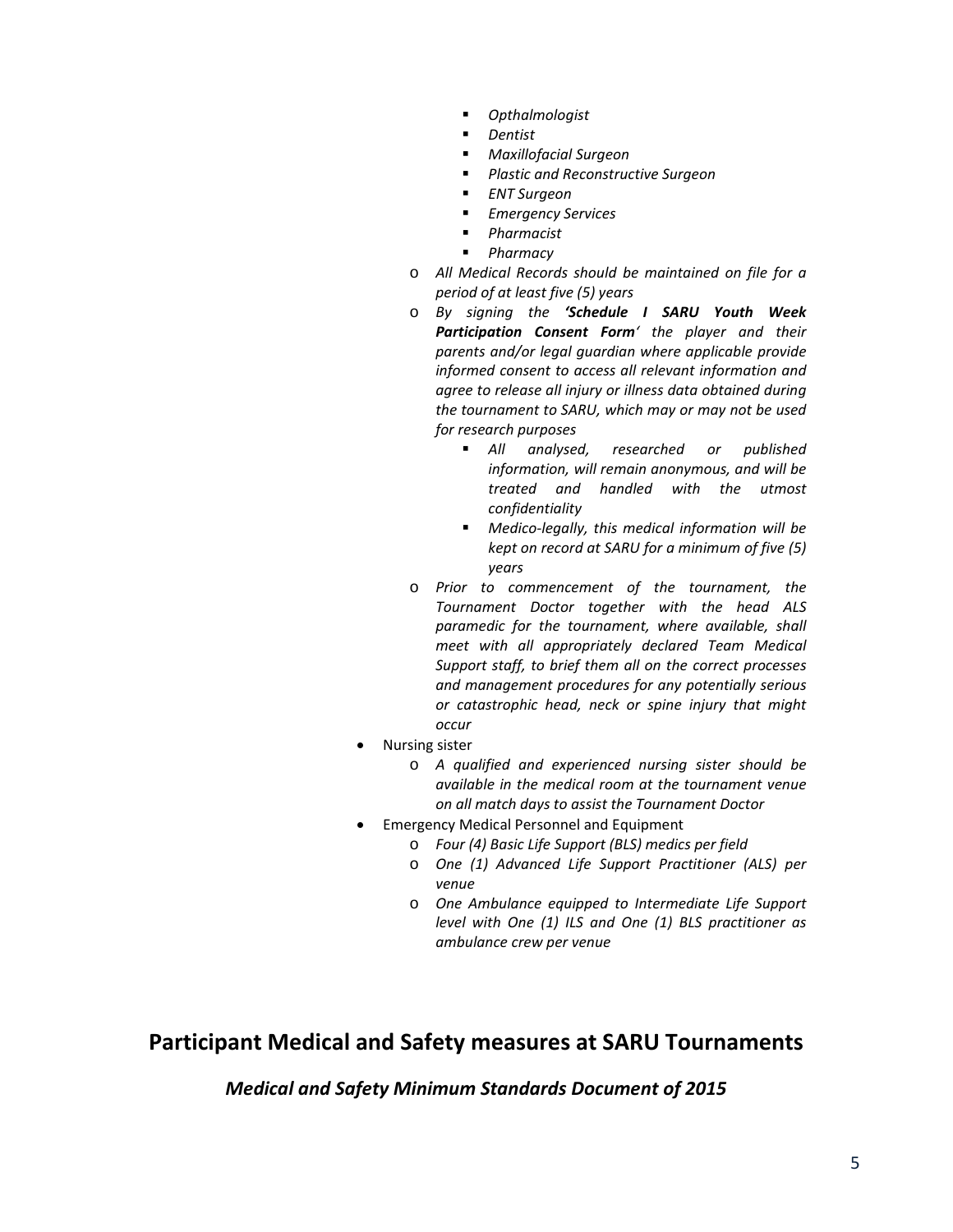- o *One Ambulance (and crew as mentioned above) on stand‐by to replace the field‐side ambulance in the event that it is required to leave the venue with a patient*
- o *Emergency medical flight staff on standby*
- o *Emergency Medical Services on standby for any after hour, training or other emergencies*
- o *All medical personnel to be currently registered with the Health Professions Council of Southern Africa (HPCSA) – Professional Board for Emergency Care Practitioners (PBECP)*
- o *Ambulance crew identified as driver of the vehicle (normally the BLS) has to be in the possession of a valid Public Drivers Permit (PDP)*
- Medical Liaison Officer (MLO)
	- o *The Local Organising Committee (LOC) has to appoint a Medical Liaison Officer or MLO with local knowledge of the venue and surrounding environment*
	- o *The MLO is responsible for assisting the Tournament Doctor and Nursing Sister for any emergencies and administrative issues that need to be addressed*
	- o *If a fixed line is not available in the Medical Room, the Tournament medical staff and Medical Liaison Officer (MLO) should have access to mobile communication*

The Tournament Doctor has to complete the following on‐line World Rugby modules:

- Concussion Management http://www.playerwelfare.com/?documentid=module&module=22
- Match Day Medical Staff http://www.playerwelfare.com/?documentid=module&module=23

## *All other Medical Support Staff used at these Tournaments have to complete the on‐line World Rugby Concussion Management Module:*

http://www.playerwelfare.com/?documentid=module&module=22

To access these online modules the applicable medical staff must go to the following link http://www.playerwelfare.com/, and complete the registration process to receive a World Rugby Passport. Once they are registered they will be able to complete the required modules.

Medical staff at the tournaments must have their "*certificates of proof of completion"* of each applicable module with them when working at the tournament.

# **Participant Medical and Safety measures at SARU Tournaments**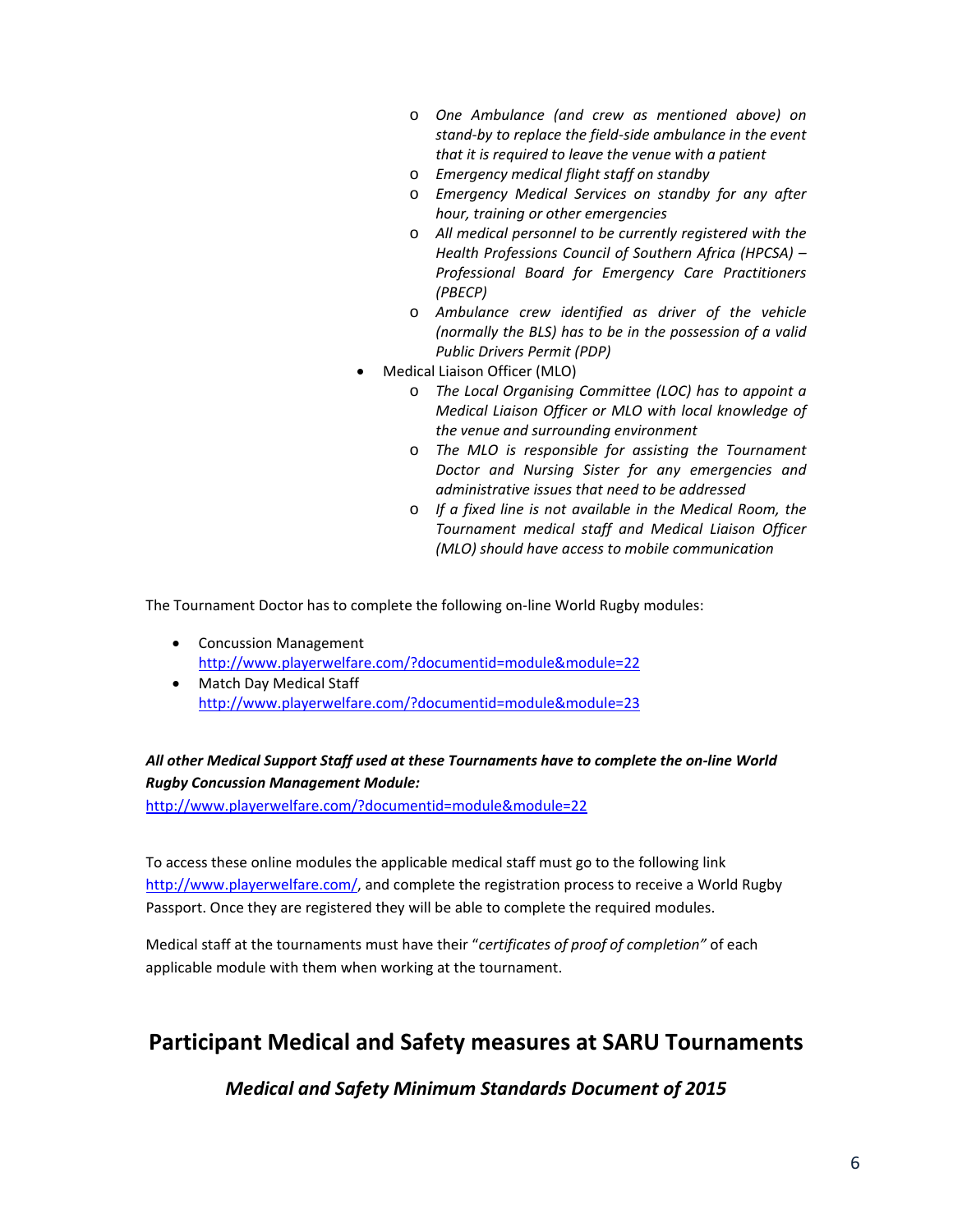#### **2. ESTABLISHING AND MANAGING A SAFE PLAYING ENVIRONMENT**

### **2.1 Staffing and monitoring of the playing environment**:

- The LOC are responsible for appointing a *Medical Safety Control Officer (MSCO)*, whose primary job is to ensure that the minimum medical safety requirements and documentation for the relevant tournament, as stipulated in this section below, have been met
- The **MSCO** is responsible for performing the following:
	- o *Ensuring, prior to the commencement of the tournament, that all referees, assistant referees, coaches, and assistant coaches participating in the tournament have provided documented proof of their BokSmart Certification status. This should be kept on file and be readily available at the tournament at all times for any queries:*
		- *A certified photo- or scanned copy of their BokSmart Licence Card, which indicates their Active status, Certification date, and Expiry date must be provided*
		- *Should the BokSmart Licence Card be unavailable for some reason, a certified copy of the Identity Document, together with the written and officially confirmed BokSmart Certification Code/Number, Certification date and Expiry date of the individual must be provided*
		- *An official letter of Proof of Certification can also be retrieved by the coach or referee via the BokSmart PlayerCAP website www.playerCAP.co.za*
		- *The MSCO can also confirm Certification status using the BokSmart PlayerCAP site*
		- *No coach or referee may participate in the tournament if they have not been BokSmart certified or have not provided documented proof of their active certification status as per the above and as per the SARU Regulations on BokSmart Rugby Safety Workshops* (*cut and paste Link into Browser*)*:*

http://images.supersport.com/content/BSRSWorkshop.pdf

# **Participant Medical and Safety measures at SARU Tournaments**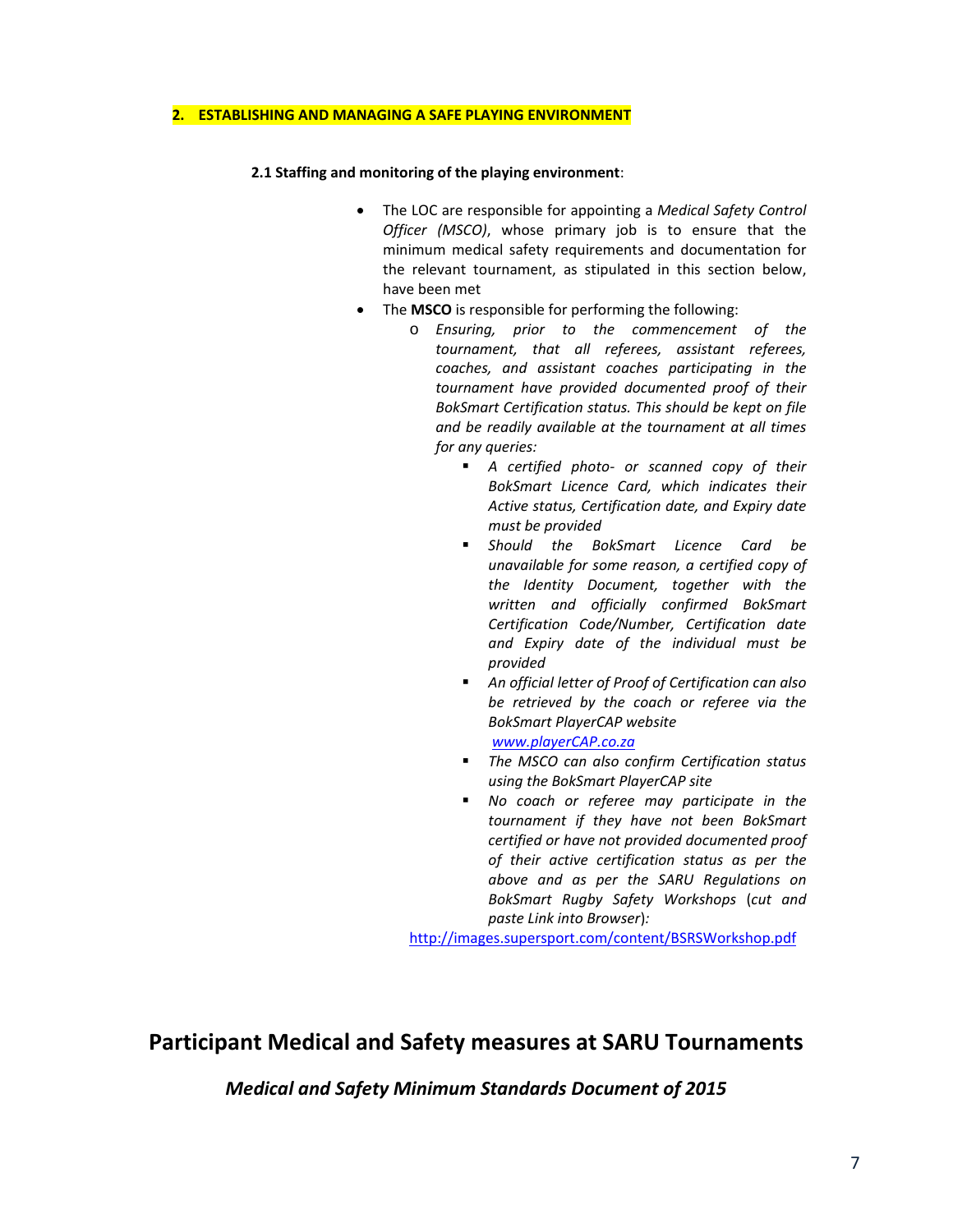- o *Ensuring that all players participating in the tournament abide by the SARU School Age‐Banding Regulations* (*cut and paste Link into Browser*)*:* http://images.supersport.com/content/AGEbanding.pdf
- o *Any participating players who require Age‐banding exemption, need to provide Certified copies of their official documentation* 
	- *Copies of this signed off documentation needs to be provided via the Team Managers to the MSCO before commencement of the tournament*
	- *Should this documentation, where applicable, not be available, the player will not be allowed to participate in the tournament, until such time as the official copies are received and have been controlled for accuracy by the MSCO*
- o *Ensuring, prior to the commencement of the tournament, that all documentation enclosed in the 'Schedule I SARU Youth Week Participation Consent Form' have been submitted by all Teams at Team registration,*
	- *The MSCO and another member of the local LOC must review all the required documents. Any form that has not been completed and signed appropriately must be handed back to the Team Manager to address the relevant issue*
	- *Until such time as the required documents are properly completed, the relevant player(s) may not participate in the tournament*
- o *Prior to commencement of the tournament, and during Team registration, the MSCO needs to collect all hard copy declarations and documented proof of Medical qualifications, for any dedicated and registered medical Doctors, and documented proof of Professional and current active First Aid qualifications for Physiotherapists or Biokineticists, travelling with the Teams. This process needs to be documented to ensure that it has been implemented.*
- o *Ensuring that the playing enclosure(s) for all match day venues at the tournament meet World Rugby stipulations as indicated in this document:*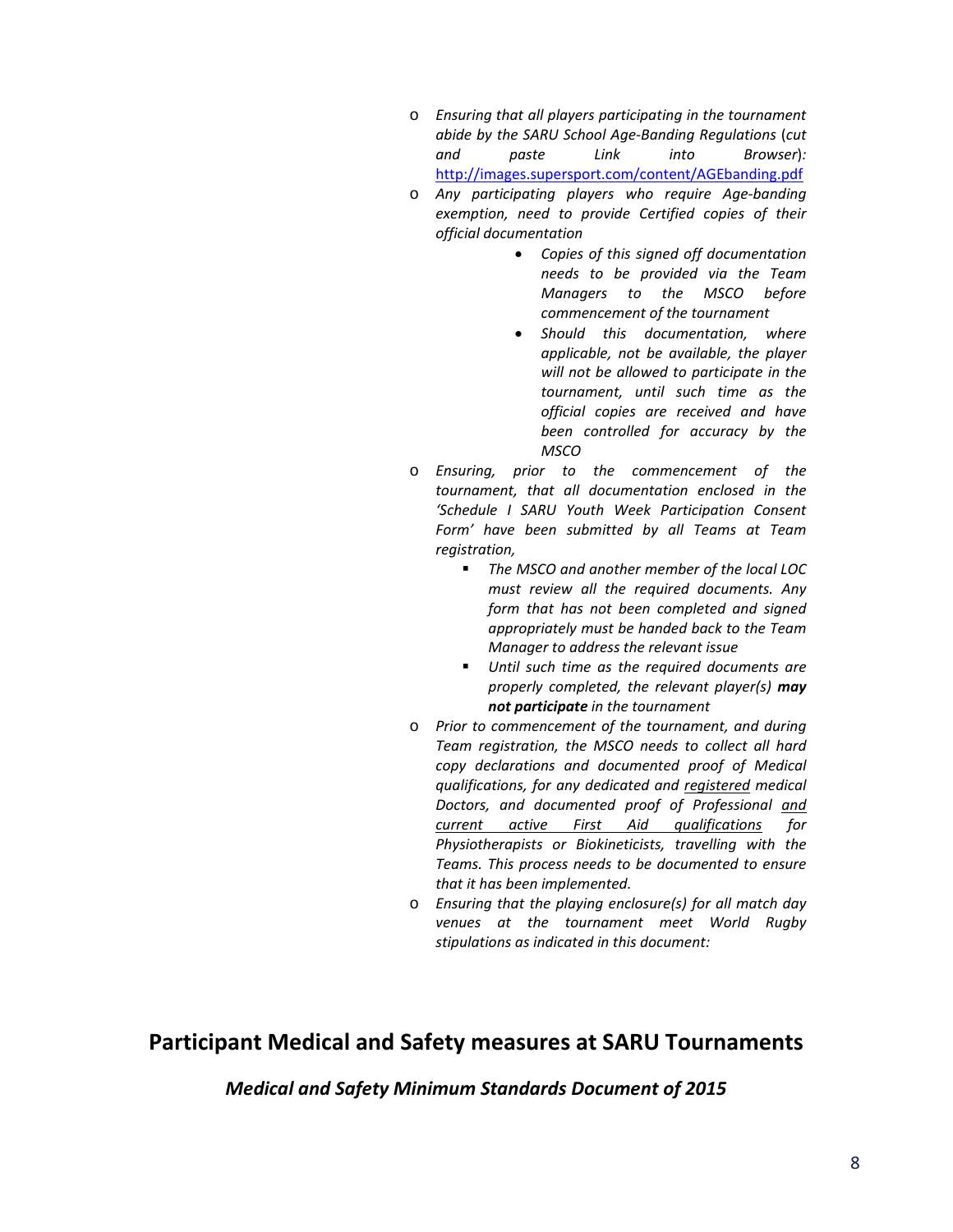*The playing enclosure shall be monitored every day before commencement of matches, and regularly during the day to ensure continued compliance to the safety standards as stipulated in the Field Safety Standards Document*

http://images.supersport.com/content/23SARUFieldSafety.pdf

- *A record should be kept to indicate the times at which the control checks were performed, and this should be dated and signed by the MSCO*
- *Any changes that are made to conform to the expected safety standards for the playing enclosure should be documented on the relevant control check sheet (this includes any branding, equipment, advertising hoardings, poles, pylons, barriers and padded protection)*
- o *Performing pre‐match control checks of all coaches and medical staff of both participating teams* 
	- *Control and check that the coaches are the said coaches nominated in the match programmes, and that their details correspond to their provided BokSmart Certification documentation*
	- *Control and check that only qualified medical personnel as per World Rugby and SARU Technical Zone protocol (i.e. a registered medical Doctor, and/or a registered Physiotherapist with a current and active First Aid qualification), have been allocated the "Medical" identification bib.* 
		- *Biokineticists may not receive or wear the "Medical" identification bib.*
		- *Only these qualified medical personnel (i.e. a registered medical Doctor, and Physiotherapist with a current and active First Aid qualification), who have been allocated the "Medical" identification bib may, according to World Rugby and SARU Technical Zone protocol, roam the touchlines and move outside of the World Rugby and SARU Technical Zone*
	- *All Biokineticists, Conditioning staff or substitute players, who are water carriers must wear the "Water" identification bibs*
	- *These waters carriers, including the Biokineticist or Conditioning staff, are not allowed to roam*

# **Participant Medical and Safety measures at SARU Tournaments**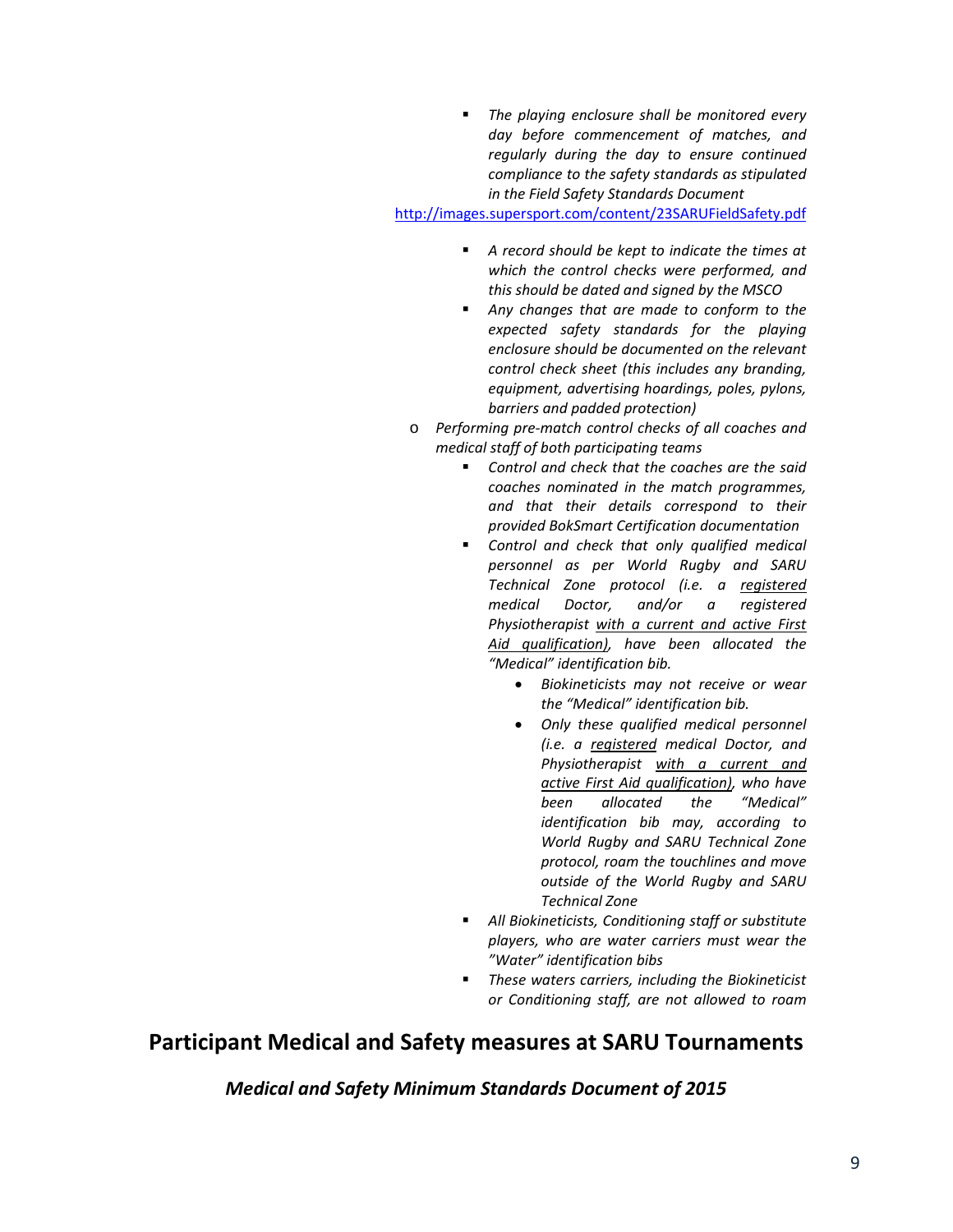*the touchlines, and are confined to the World Rugby and SARU Technical Zone at all times as per World Rugby and SARU Technical Zone Protocol, except for when water breaks or stoppages in play, allow them to move onto the field in accordance with the Law.*

- *The MSCO must inform and reinforce to the head coach and management of both participating teams that only qualified medical personnel (stipulated in previous bullet points) may roam the touchlines during matches, as stipulated by World Rugby and SARU Technical Zone protocol*
- o *To cross‐check that all minimum required emergency side‐line equipment and independent side‐line emergency medical service personnel are appropriately stationed, and visible before kick‐off and during the match:*

### *EQUIPMENT*

- *First aid bag* 
	- *First aid kit which typically includes: ‐ scissors (blunt ended)‐ surgical gloves ‐ gauze swabs ‐ nasal pack ‐ towel ‐ compression bandages (5cm, 7.5cm, 10cm) ‐ sterile gauze bandage ‐ adhesive skin closures, (e.g. Band Aid) ‐ elastic adhesive bandages (2.5cm, 5cm) ‐ petroleum jelly ‐ tincture of benzoin ‐ irrigation solution (sterile eyewash) – eyewash bottle, antiseptic ointment / spray (e.g. Betadine, Savlon) ‐ Melolin ‐ triangular bandages ‐ skin care pad (e.g. Second Skin) ‐ ice pack ‐ water bottle ‐ adhesive dressings (e.g. Opsite) ‐ adhesive tape ‐ ice*

# **Participant Medical and Safety measures at SARU Tournaments**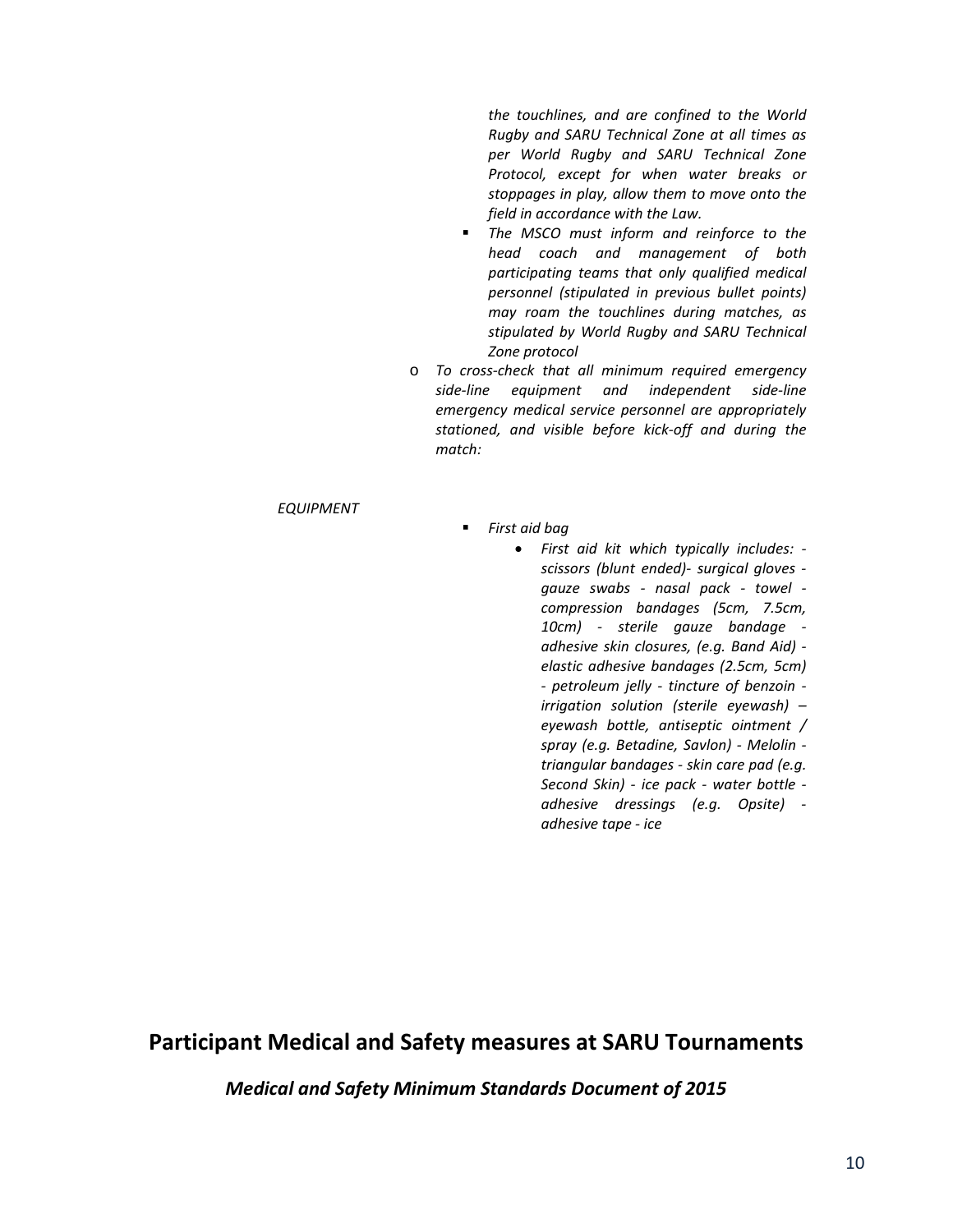- *Field‐side Equipment*
	- *Immobilisation Equipment: Spinal Board, Spider Harness, Cervical Collars &Head Blocks*
	- *Splint Set*
	- *Minimum 2 BLS Jump Bags*
	- *Oxygen*
	- *Suction Unit*
	- *AED*
	- *Blanket*
- *Required number of Basic Life Support (BLS) medics:* 
	- *Current HPCSA PBECP Registration*
	- *Appropriate Personal Protection*
		- *Equipment (PPE)*
			- o *Gloves (new pair per patient)*
		- o *Eye protection*
	- *Appropriate dress*
	- *If driving ambulance conveying patient, they require a PDP*
- *Required number of Advanced Life Support (ALS) paramedics along with appropriate Advanced Life Support Equipment and Drugs*
	- *ALS Jump Bag*
		- o *Airway management*
		- o *ALS Drug Bag (stocked as per protocol)*
			- *Pain management drugs*
			- *Cardiac drugs*
			- *Respiratory drugs*
			- *Diabetic drugs*
			- *Sedation drugs*
			- *Anti‐convulsants*
			- *Muscle relaxants*
			- *Rhythm Stabilising drugs*
			- *Resuscitation drugs*
		- *Electric Suction Unit*
	- *Cardiac Monitor& Defibrillator*

*Medical and Safety Minimum Standards Document of 2015*

## *PERSONNEL*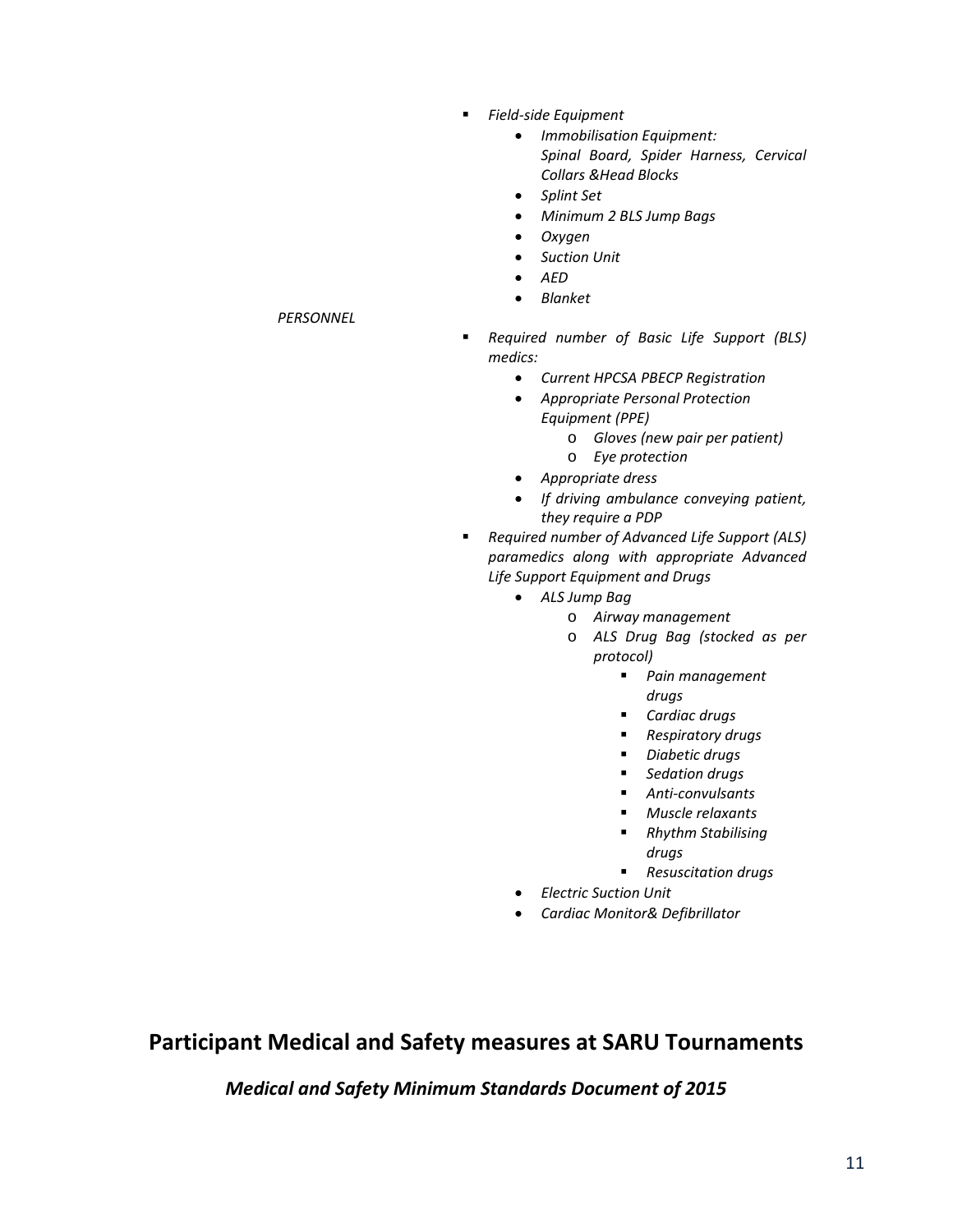- *Registered Ambulance*
- *Full set of spinal equipment (to swop out with field)*
- *Equipped to ILS standards*
	- o *Bandages & Dressings*
	- o *Intravenous therapy*
	- o *ILS Drug bag*
		- *Asthma*
			- *Dextrose*
	- o *Oxygen*
	- o *Suction Unit*
	- o *Cardiac monitor & Defibrillator*

### *2.2 The playing enclosure:*

- It has to be made poignantly clear that all venues have to meet World Rugby minimum field safety requirements, and this includes, but is not limited to, the following:
	- o *The Playing Enclosure is comprised of the standard field ("playing area") and a surrounding space of not less than 5 metres ("perimeter area") around it, where practicable*
	- o *All structures and equipment including, but not limited to, advertising hoardings, poles, pylons, barriers and scrum‐machines being at least 5 meters away from the touchlines and dead ball lines, where practicable*
	- o *If one or more of the abovementioned obstacles cannot be removed, they must be suitably covered to provide maximum protection to the players*
	- o *If areas of the playing surface are comprised of an asphalt/tartan track, it should be suitably covered*
	- o *The playing surface should be:*
		- *Grass, artificial grass (conforming to WORLD RUGBY regulation 22), sand or clay*
		- *Be firm and free of hazards including stones and glass*
		- *Free from ground ice in cold environments*
		- *Free of water of a level that is sufficient to realistically raise the risk of drowning. The decision to start a game where ground water is present is at the sole discretion of the referee and common sense should prevail*

# **Participant Medical and Safety measures at SARU Tournaments**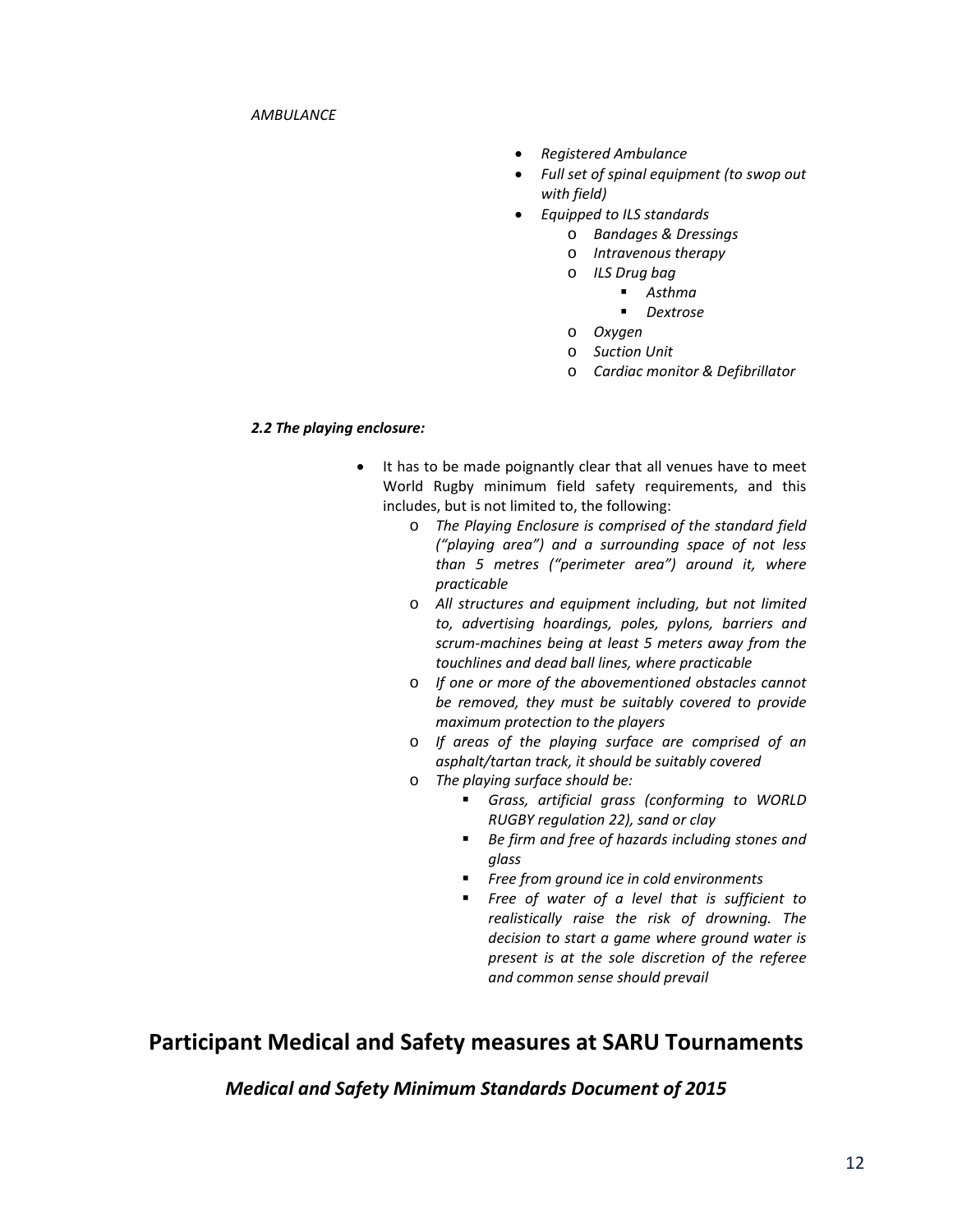• The LOC has primary responsibility to ensure that the selected match venues meet World Rugby stipulated requirements.

For further information refer to the SARU Field Safety Standards Document: http://images.supersport.com/content/23SARUFieldSafety.pdf

## **2.3 Emergency Action Plan for the participants at SARU Tournaments – Participants EAP:**

- The appointed Tournament Doctor will be responsible for coordinating and compiling a complete participant Emergency Action Plan (EAP) for the tournament, as stipulated in the "*Safety in the Playing Environment*" document
	- o *This participant EAP should be completed and submitted in electronic format to SARU's Senior Manager: Medical, at least one (1) month prior to the tournament commencing, for final approval*
	- o *Once approved, three (3) hard copies should be made: one for the Chairman of the LOC and one for the Tournament Doctor, and one for display in the Medical Room for the duration of the tournament, should it be required*
	- o *Both parties should keep the filed documentation on record for at least five (5) years post the event*
	- o *In line with best practice, all involved parties should be briefed on the participant EAP, at least one week before the tournament commences*
	- o *A final debrief should also be performed with the relevant parties at the tournament*
	- o *A copy of the Participant EAP will be provided to the event coordinator to be part of the Tournament event EAP*
- The provided Participant EAP document should be easily accessible to all emergency personnel and team management involved on match day, and should contain the following:

# **Participant Medical and Safety measures at SARU Tournaments**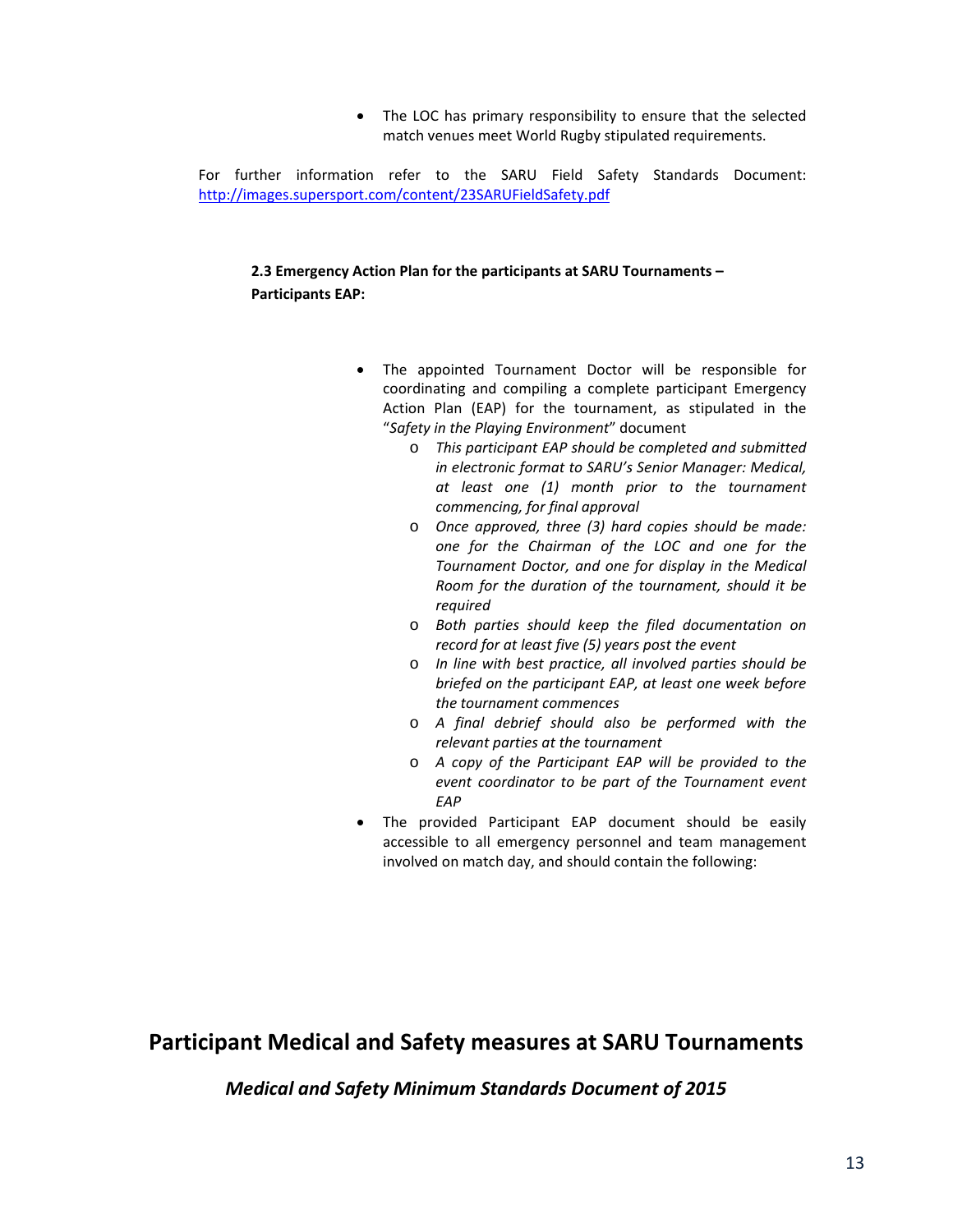#### **Facility Details:**

o This should include the Directions to the match venue – GPS coordinates, if known, would be beneficial to the emergency personnel – including details regarding access and access control procedures, gates, egress routes, ramps, location of medical rooms, ambulance parking area for emergencies being evacuated from medical rooms

### **Facility layout including access to field and emergency vehicles:**

o This should also include the position of keys and other security measures that may hinder quick access of emergency personnel

#### **Emergency Equipment:**

o A detailed list should be readily available and visible, detailing all equipment and emergency medication available. Its whereabouts should also be clearly defined

#### **Personnel:**

o Both host school, club or union personnel as well as emergency support personnel contracted for the event should have clearly defined roles and responsibilities delineated in the participant emergency action plan

#### **Communications:**

o Clear communication is the key to effective management of an injured player. Communication with regards to the role of each member of the medical team as well as communication between the internal; external and emergency unit personnel is imperative to ensure not only the optimal care of the player, but also to ensure the players management and family are fully informed as to his situation

# **Participant Medical and Safety measures at SARU Tournaments**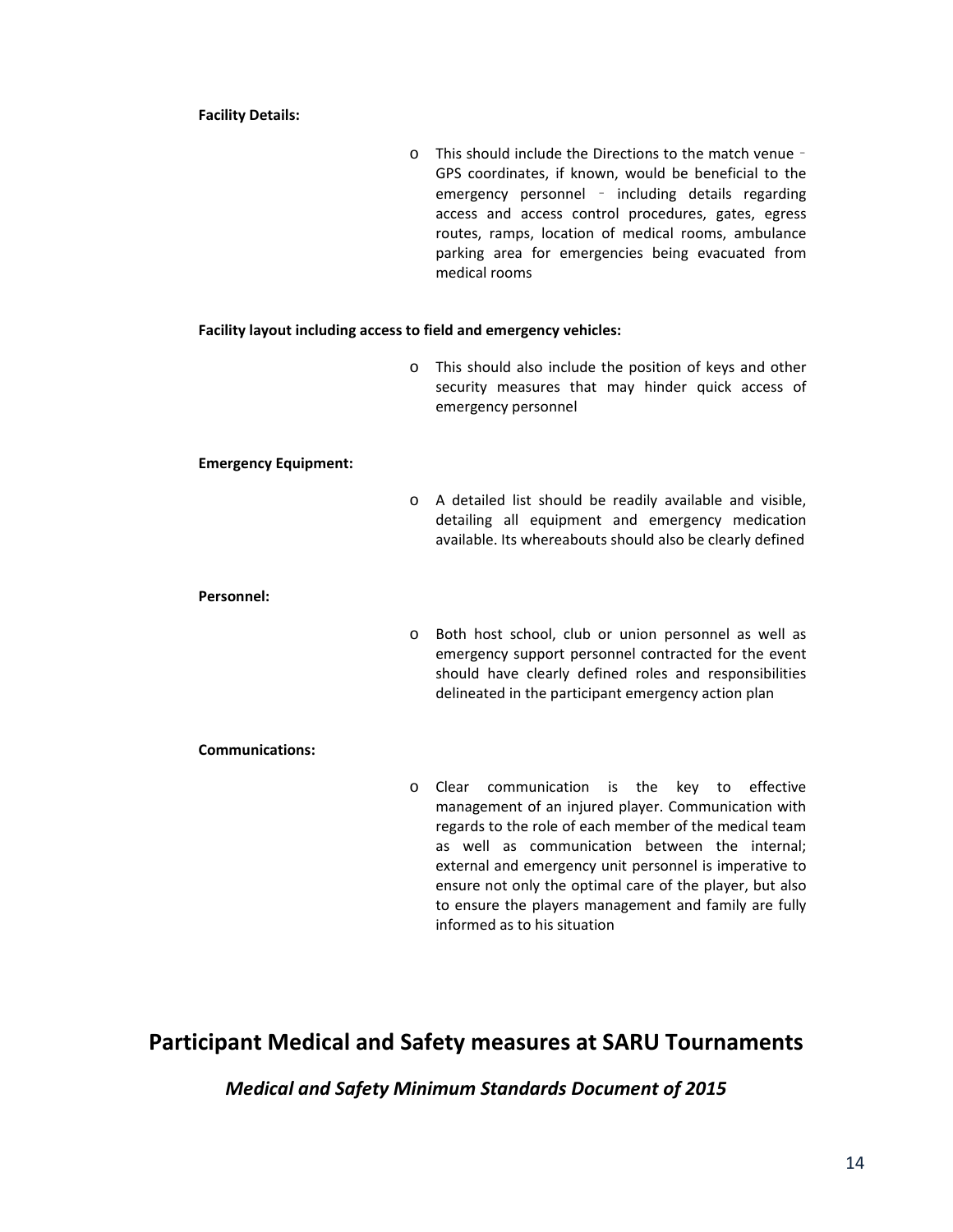#### **Follow up:**

o A designated person, in this case the Tournament Doctor, should be nominated to ensure all parties are kept informed as to the condition of the injured player until that time he is returned to the safekeeping of his nearest kin or designated team management member, whichever may be applicable at the time

### **2.4 On‐field Medical protocols**

- The Medical management of an injured player at the tournament shall be the primary responsibility of the tournament Medical personnel, namely the Tournament Doctor and Emergency Medical Service personnel i.e. paramedical staff
- The Tournament Emergency Medical staff can operate from the sideline in accordance with SARU's Competition Format and General Rules 2015 (*cut and paste link into Browser*)

http://images.supersport.com/content/SARU's%20Competitions%20Format%20and%20General%20 Rules%202015%20‐%20Final%201.pdf

- All on‐field injuries, which require medical attention and possible removal from the field of play, are to be dealt with by the contracted tournament medical support personnel
- The Tournament Doctor has the authority to remove any player(s) at any time from the field of play with a blood injury, concussion, suspected concussion and/or suspected head, neck or spine injury, or any other injury deemed to be detrimental to the players continued health, safety and well‐being
- Where there is a query regarding the legitimacy of an injury, the Tournament Doctor has the sole authority to judge whether the injury is of such a nature that the player should be or should have been removed from the playing field (*applicable at SARU Youth Weeks only*)
- Teams, who have a dedicated and *registered medical Doctor, or a registered Physiotherapist or registered Biokineticist with a current and active First Aid qualification,* travelling with them, need to declare this information to the tournament LOC and the MSCO prior to the commencement of the tournament, and provide documented proof of their Medical, Professional and First Aid qualification, where applicable, for record purposes.

# **Participant Medical and Safety measures at SARU Tournaments**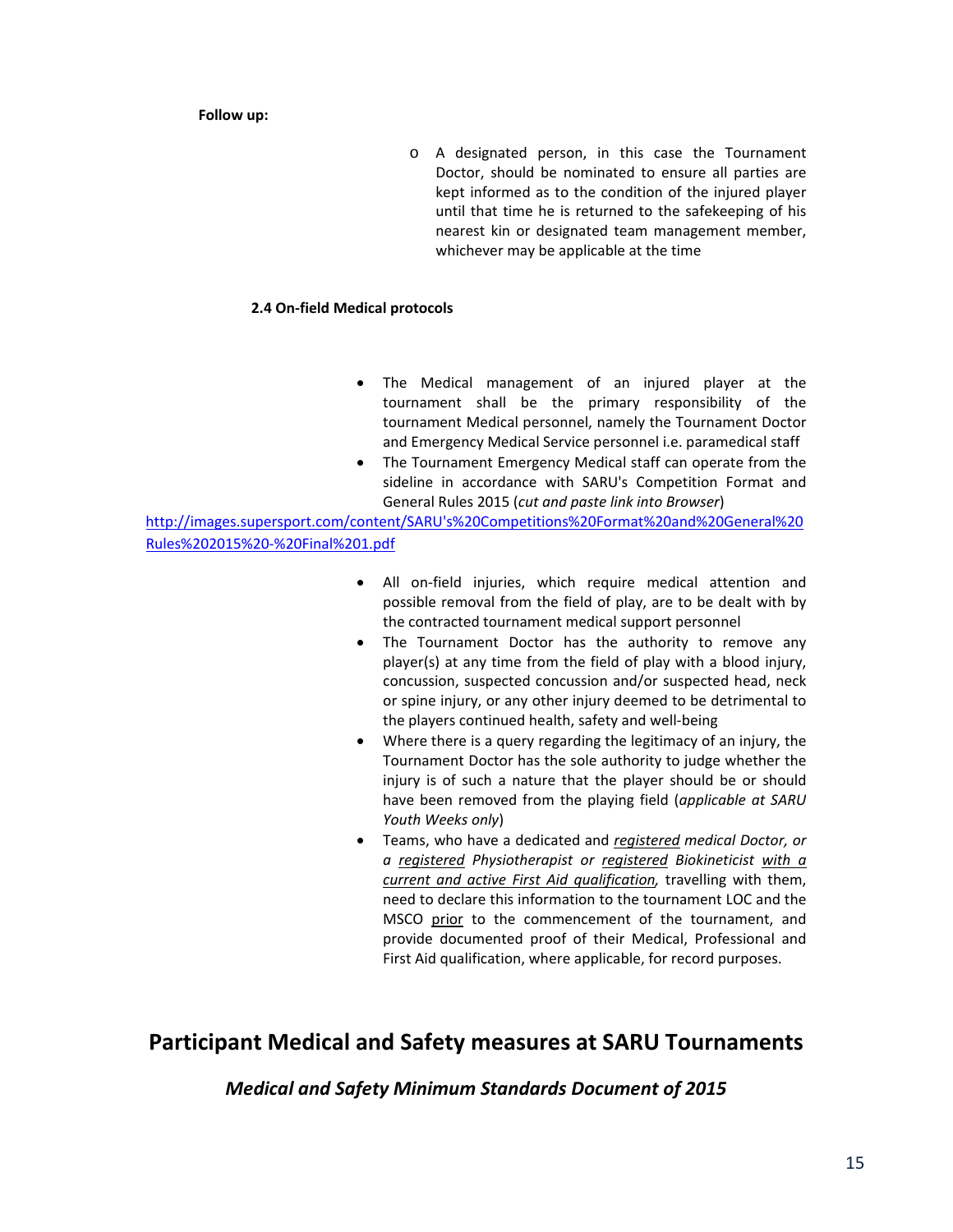- *Only* a *registered medical Doctor, or a Physiotherapist with a current and active First Aid qualification and who have been verified by the Host Union LOC/MSCO may roam the touchlines according to World Rugby and SARU Technical Zone protocols, and assist with injured players during a match.*
- These declared medical personnel, as specified in the previous bullet point, will be identified by their allocated "Medical" identification bib on match days
	- o Only a declared *and* appropriately qualified and attired (i.e. wearing a "Medical" bib) medical Doctor, or Physiotherapist may *assist* the Tournament Doctor and paramedical staff in the on-field medical management of an injured player
	- o *A Biokineticist, who is wearing the water bib and who has a current and active First Aid qualification, which has been verified by the tournament LOC/MSCO, can only enter the field of play from the World Rugby and SARU Technical Zone in accordance with Law, and can assist the dedicated medical staff upon their request only, in the management of these injured players*
	- o Only the declared and approved medical personnel as stipulated above may wear the dedicated "Medical" bib and may roam the touchlines
- In the event of a player suffering a potentially serious concussion, head, neck or cervical spine injury, and the team only having a *Physiotherapist with a current and active First Aid qualification* in support, the Emergency Service Personnel together with the Tournament Doctor shall take complete charge of managing the injured player's situation
	- o In these instances, the team "Medical" personnel as specified above may only assist in the on-field management of such player
	- o However, where the team has a qualified and registered *Medical Doctor* in support, the Doctor may manage the situation accordingly with the contracted Emergency Service Personnel in assistance

*At no time, may any coaches, or assistant coaches or team managers enter the field of play to assist and/or remove any injured player from the field. Failure to comply with this directive will lead to an immediate disciplinary hearing and potential removal from the tournament. Any interference with the medical staff and their management processes will not be tolerated.*

# **Participant Medical and Safety measures at SARU Tournaments**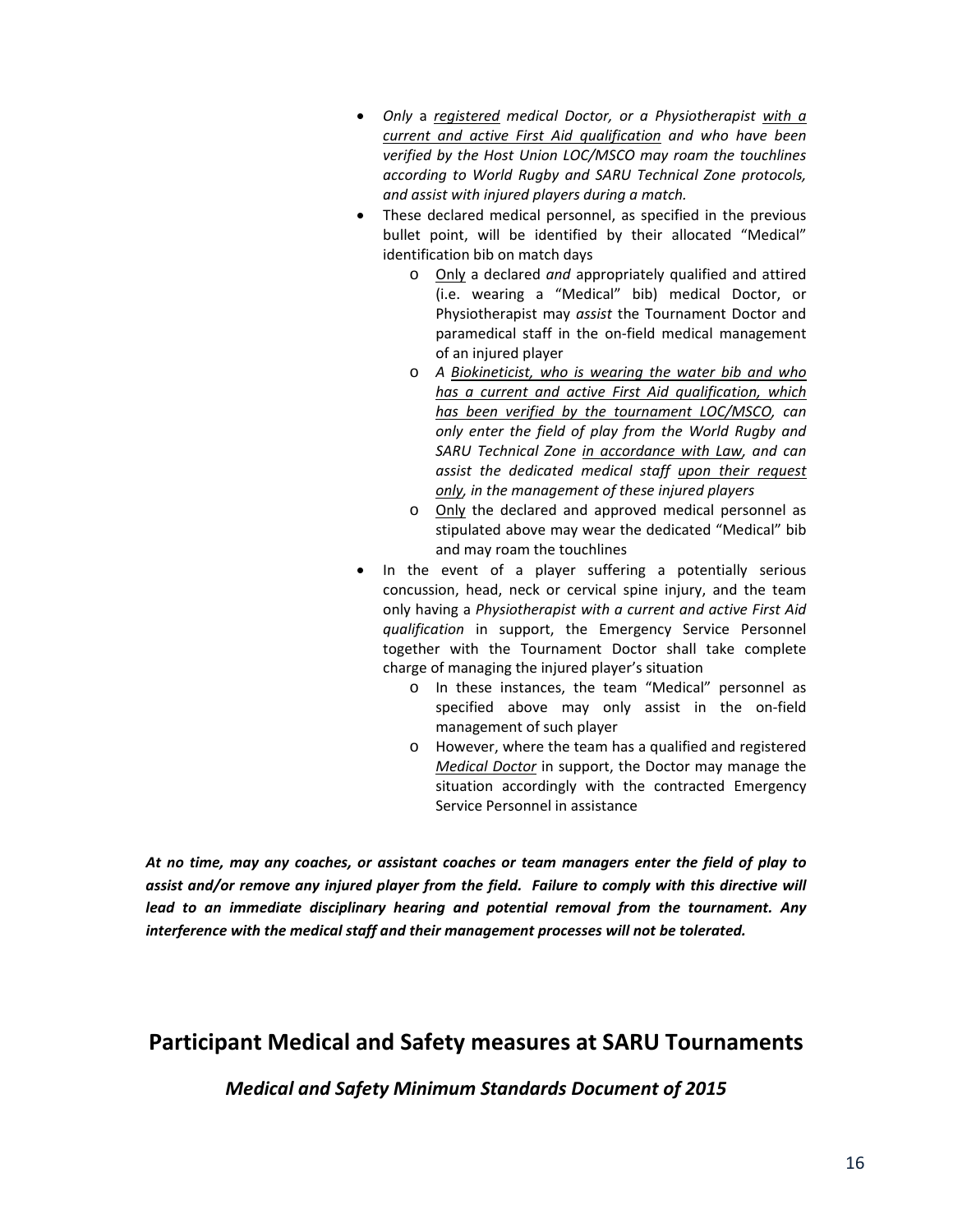### **2.5 Off‐field Medical protocols**

- The off-field Medical management of any injured player, who has been removed from the field of play due to injury or as an injury substitution, or who has a suspected concussion, head, neck or spine injury shall ultimately be the responsibility of the Tournament Doctor, regardless of a dedicated and *registered medical Doctor, or a Physiotherapist or Biokineticist with a current and active First Aid qualification,* travelling with a team.
- These injured players must be reported to the Tournament Doctor *immediately,* once the player has been removed from the field
- Team Managers need to ensure that there are to be no exceptions to this rule and it is *not* the responsibility of the Tournament Doctor to track down any injured players, regardless of the severity of the injury.
- All medical attention injuries that require a player to be clinically assessed or removed from the field of play, or at any time after a match, have to be reported to and independently assessed by the Tournament Doctor, even if the player has been assessed and managed by a team's *Medical Doctor*
- With regards to specific medical clearance required for return to play during the tournament, the Tournament Doctor has to sign off on all cases, to ensure that the tournament and WORLD RUGBY medical protocols have been followed.
	- o This is especially relevant to suspected concussions or those concussions that have been diagnosed, and need to be medically assessed and managed according to World Rugby Return‐to‐play Concussion protocols

## **3. ACCESS TO SPECIALISED MEDICAL CARE AND FACILITIES**

- Based on previous SARU tournament experiences, it is vital that at all injured players requiring specialised medical care have expedited access to both Government and Private Medical Facilities that are fully capacitated, fully functional and fully equipped to deal with all the expectations illustrated above
- One cannot afford to have broken diagnostic equipment, specialists that are too far away from the facility if they are required, and technicians who are not on‐site or readily available

# **Participant Medical and Safety measures at SARU Tournaments**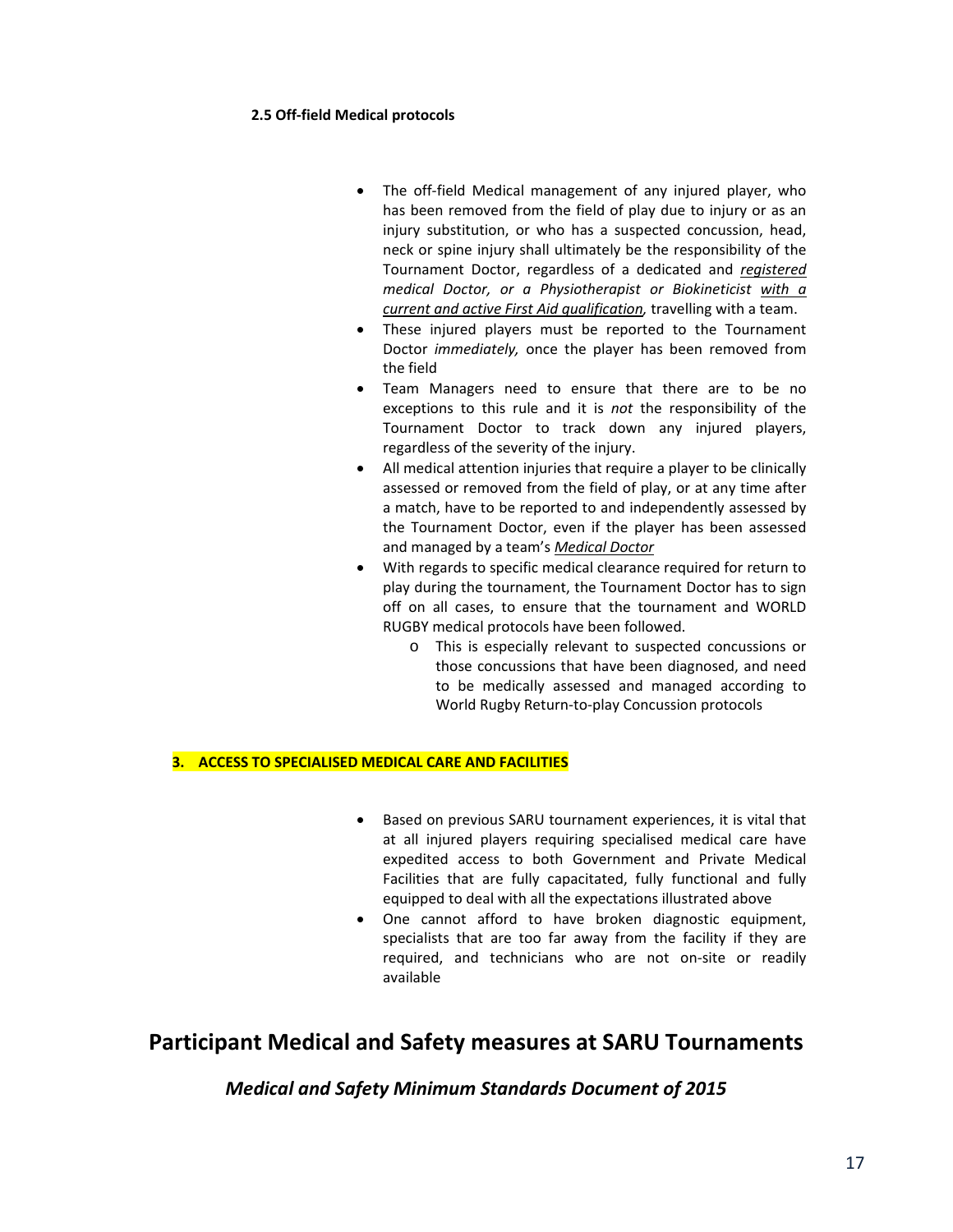- This becomes even more important in the case of a severe or potentially catastrophic rugby injury incurred at a SARU tournament
- It is *ideal* that both the Private and Government facilities both meet these expectations, as many of the players who participate at the SARU tournaments do not have Medical Aid, and one cannot afford not being able to cater appropriately for these individuals. *It is imperative though that at least one of the facilities meets these expectations*.
- It is the responsibility of the tournament LOC/MSCO and Tournament Doctor to physically inspect the proposed Medical Facilities at least 2 months before commencement of the tournament and to confirm and document this in writing for record purposes. It should furthermore be specified exactly how far from the tournament venues both Government and Private facilities are located. The hospital inspections and locations in respect to the tournament need to be recorded and documented by the LOC/MSCO and Tournament Doctor. The minimum medical requirements for specialist medical care and medical facilities, include, but are not limited to the following:
	- o *A fully equipped and functional Trauma Unit*
	- o *A fully equipped and functional Radiology Unit*
		- *X‐ray*
		- *MRI*
		- *CT‐Scan*
		- *Radiologist*
	- o *Orthopaedic Surgeon(s)*
	- o *Physician*
	- o *Neurosurgeon*
	- o *Neurologist*
	- o *Cardiologist*
	- o *General Surgeon*
	- o *Opthalmologist*
	- o *Dentist*
	- o *Maxillofacial Surgeon*
	- o *Plastic and Reconstructive Surgeon*
	- o *ENT Surgeon*
	- o *Emergency Services*
	- o *Pharmacist*
	- o *Pharmacy*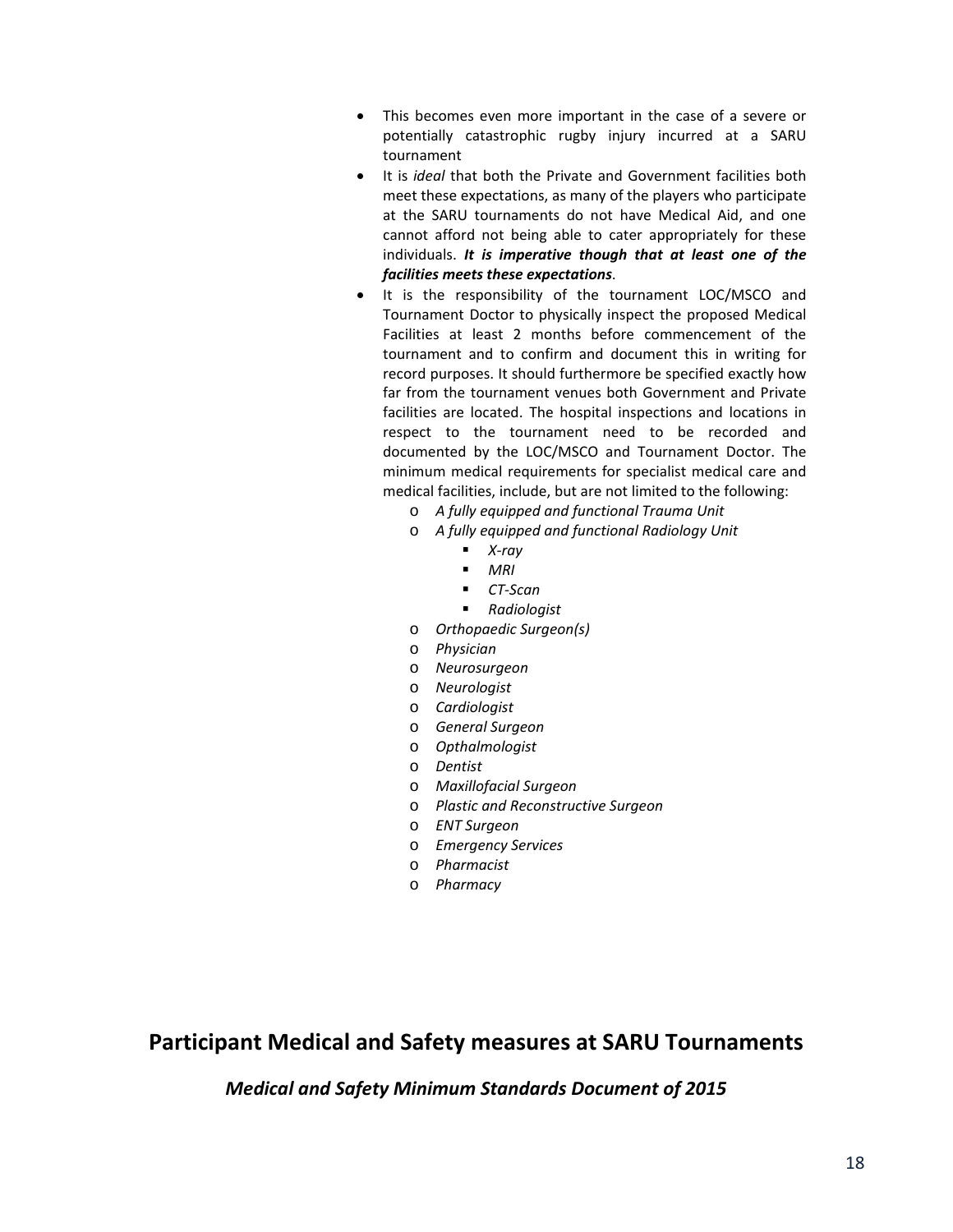#### 4. *SAFETY AT SPORTS AND RECREATIONAL EVENTS ACT, 2010 (ACT NO. 2 OF 2010)*

- The LOC is responsible to ensure that the tournament complies completely with the *SAFETY AT SPORTS AND RECREATIONAL EVENTS ACT, 2010 (ACT NO. 2 OF 2010)* requirements regarding event safety
	- o This SARU document does not address the complete needs and requirements of the Act, as the Act addresses a range of issues in addition to Medical‐related issues, such as spectator safety.
	- o Medical issues are but a small part of the Act, and this document only addresses the *participant related* medical measures and protocols that should be in place
- For more information on the Act visit the following Link:

http://www.parliament.gov.za/live/commonrepository/Processed/20130507/274809\_1.pdf

### **5. ANTI‐DOPING PROCESSES**

- Drug testing, for prohibited substances and methods, will be conducted at all SARU tournaments, but especially at the U18 Craven Week and Community Cup tournaments
- The testing will be performed independently from SARU by the South African Institute for Drug‐free Sport (SAIDS).
- All players nominated to participate in a SARU tournament, are required to complete, sign and comply with the *Schedule I SARU Youth Week Participation Consent Form'* for SARU tournaments as stipulated in the SARU Tournament Participation Agreement.
	- o *No exceptions will be made*
- Where players are younger than the statutory adult age of eighteen (18) years old, the players' parent(s) or legal guardian(s), not the team coach, have to complete and sign the *Schedule I SARU Youth Week Participation Consent Form* which permits SAIDS to perform the anti‐doping tests.
- Failure to comply with this procedure, involves immediate exclusion from the tournament
- The ' *Schedule I SARU Youth Week Participation Consent Form'* document can be found in the SARU Tournament Participation Agreement

# **Participant Medical and Safety measures at SARU Tournaments**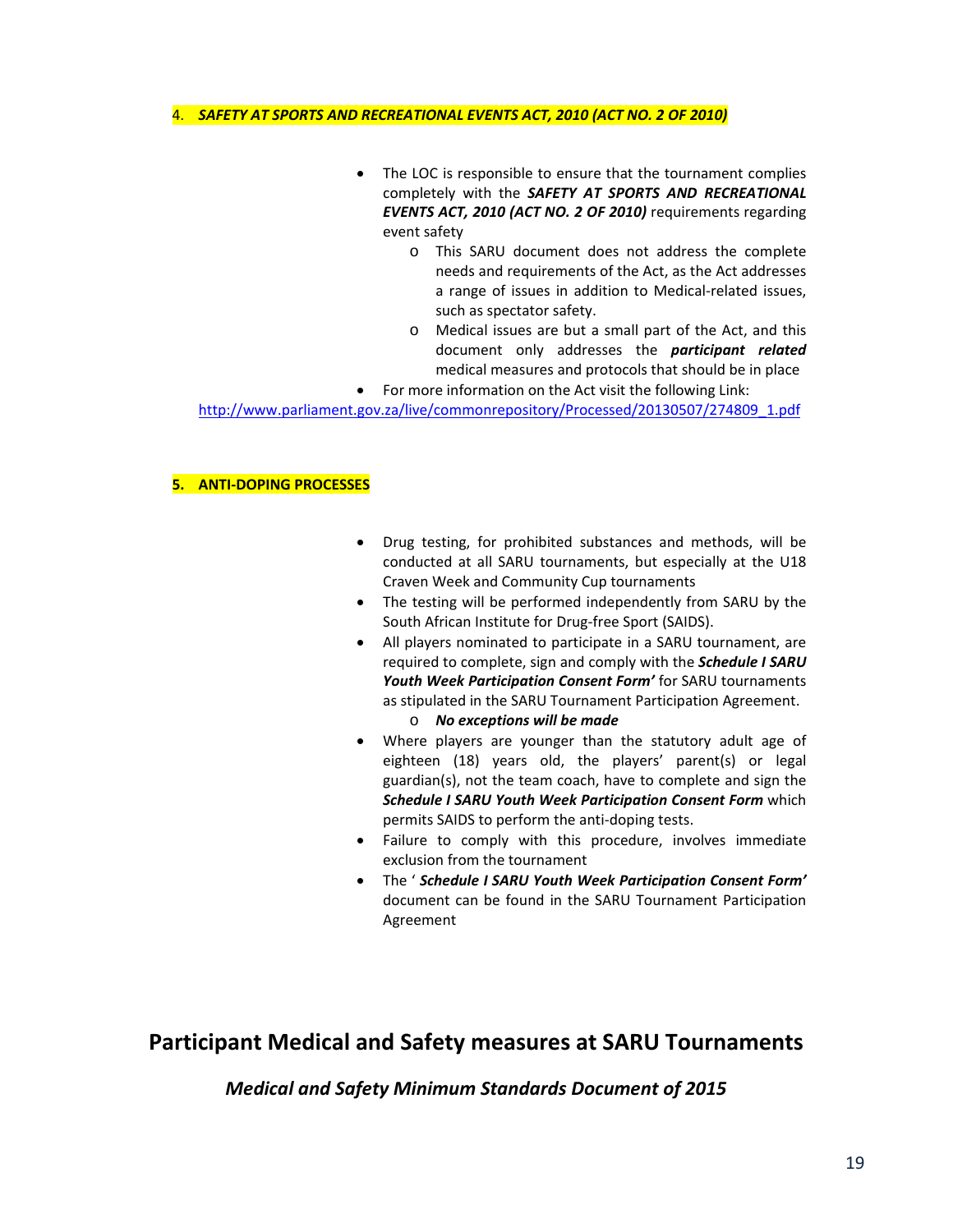A dedicated time‐slot at all SARU tournaments will be provided for an education session on Drugs in Sport, which will be presented by SARU and SAIDS. Depending on the particular tournament, this format may vary.

### **Testing Facility layout**

 The following diagram, as supplied by World Rugby, provides guidance on the layout of an ideal Doping Room to ensure that Doping tests are performed effectively and legally.



₩ Secure entrance to Doping Control Station

- The following minimum requirements need to be in place to ensure an acceptable Doping Room setup:
	- o The chosen room must have a door that can be locked
	- o Only the Doping Control Officer may have access to this room for the duration of the tournament
	- o When not in use, the room must be locked at all times
	- o The room must be divided into two (2) distinct 'rooms':
		- Waiting room
		- **Processing room**

# **Participant Medical and Safety measures at SARU Tournaments**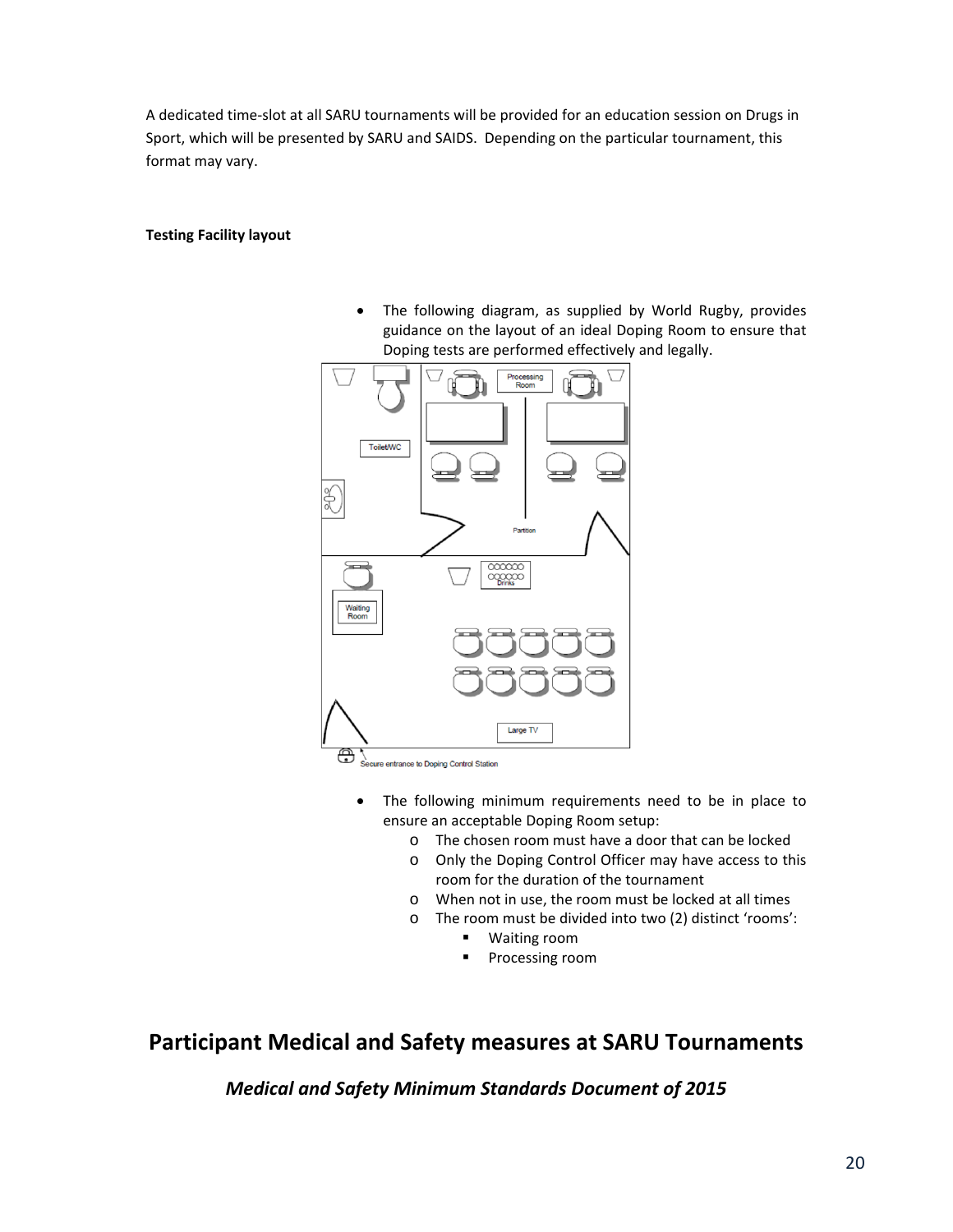- o Where the nominated Doping Room does not have two distinct rooms, the room has to be divided into two separate compartments by means of a room divider, screen or equivalent
- o Chairs need to be provided for players to sit on in the waiting room
- o A table and a minimum of three (3) chairs must be provided for in each processing room
- o A bin must be available in each processing room and the waiting area
- o Sealed water must be made available in the waiting area; the hosting LOC are responsible for supplying the water
- o Ideally a toilet should be available in the Doping Room
- o In the event that a toilet is not available in the Doping Room, the toilet must be in close proximity to the Doping Room
- o If a public toilet facility is to be used, the Doping Control Officer and player are to be given preference in the case of a test being performed

#### **6. GENERAL MEDICAL MATTERS:**

#### **6.1 Blood**

- Blood injuries will be managed by medical personnel according to World Rugby Laws.
- The relevant Law can be accessed via the following links: o http://laws.worldrugby.org/index.php?&language=EN
- WORLD RUGBY on‐line "Match Day Medical Staff" module: o http://www.playerwelfare.com/

#### **6.2 Concussion**

- Players who sustain a concussion or suspected concussion will be managed according to the international best practice principles as outlined in the SARU and WORLD RUGBY Concussion Regulations and protocols.
- Concussion documents can be accessed via the following link: http://boksmart.sarugby.co.za/content/concussion

# **Participant Medical and Safety measures at SARU Tournaments**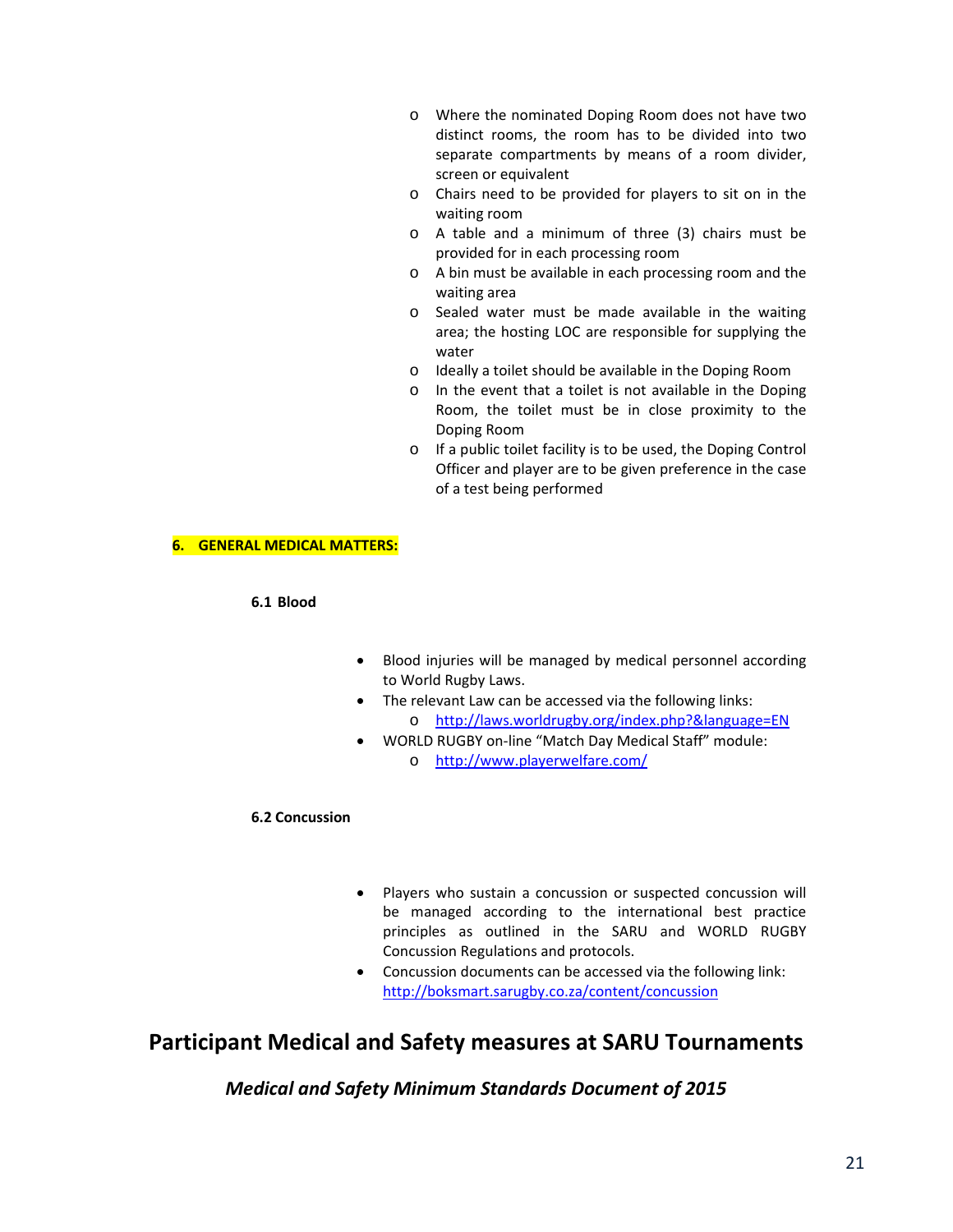The SARU Concussion Regulations can also be accessed via the following link:

http://boksmart.sarugby.co.za/content/boksmart‐legislation

- World Rugby Concussion Regulation and Concussion management can also be accessed via the following links:
	- o Concussion Regulations: http://www.worldrugby.org/documents/handbook
	- o Concussion Management: http://www.playerwelfare.com/

### **6.3 Mouth guards**

• It is advisable for all players to wear a mouth guard when practising and when participating in matches at all SARU tournaments

### **6.4 Costs**

- All injuries sustained at the tournament, and which can be managed at the match venue, will be dealt with by the contracted Medical Staff, at no cost to the injured player, their parent(s)/legal guardian(s) and/or the Union that the player represents
- Prior to the tournament it is advisable that all players, their parent(s) or legal guardian(s), whichever may be applicable, confirm with the Union or Club that they represent, what exactly the Union or Club's policy is regarding payments for additional medical management of injuries and illnesses sustained during the tournament that might be required
- SARU does not provide medical insurance for any player that sustains an illness or injury at these tournaments, and will not cover any medical costs other than those dealt with by the contracted Medical Staff at the tournament venue
- An injured player will be stabilised and assessed at the match venue to the best of the abilities of the contracted Medical Staff at no cost to the injured player, their parent(s)/legal guardian(s) and/or the Union that the player represents

# **Participant Medical and Safety measures at SARU Tournaments**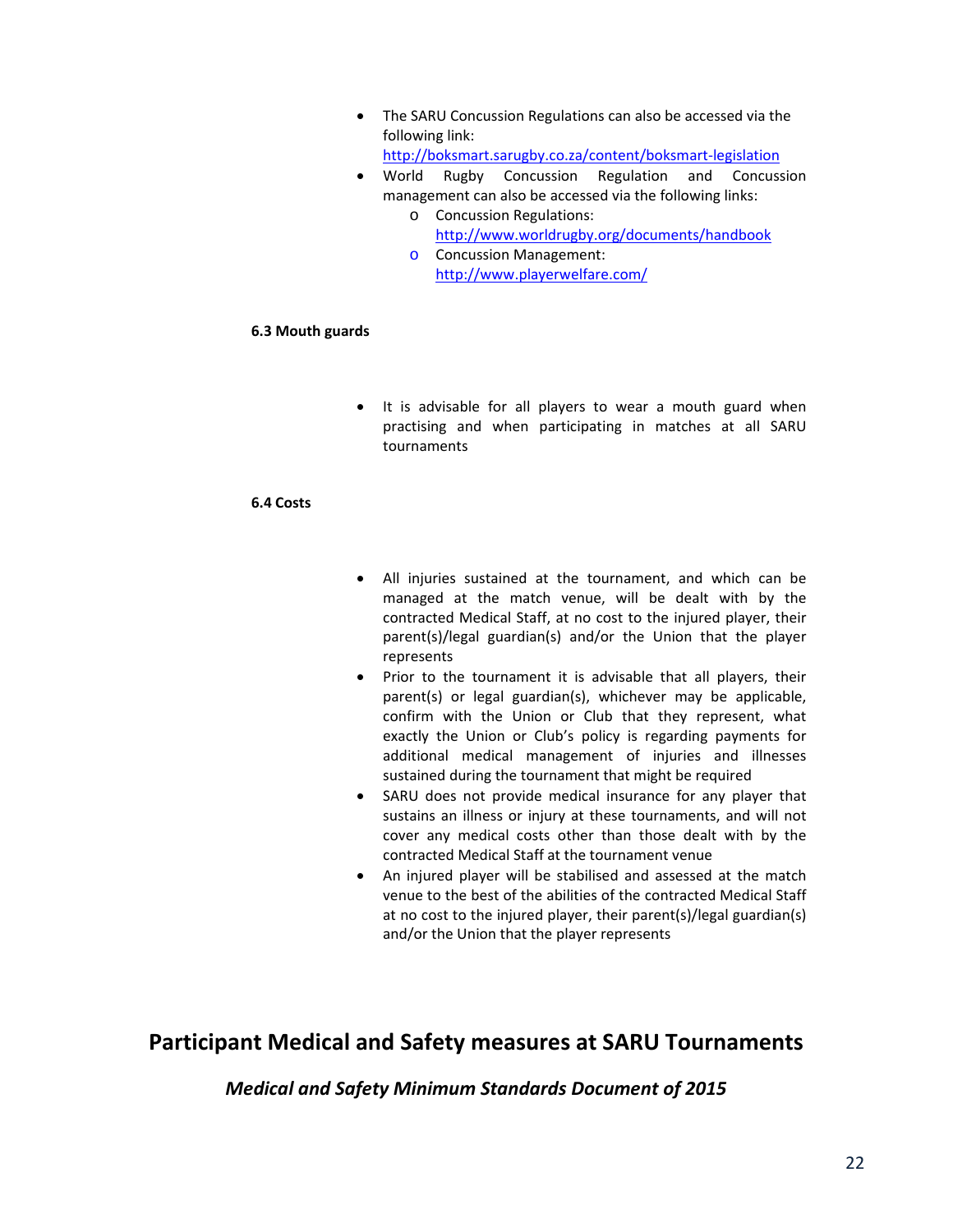- If the player requires additional referral or specialist medical intervention, based on judgement by the contracted Medical Staff of the tournament, the costs of ambulance transportation, admission to hospital, and the additional assessment or intervention costs, will be for the account of the injured player, their parent(s)/legal guardian(s) and/or the Union that the player represents
- After hour medical services are for the account of the injured/ill player, their parent(s)/legal guardian(s) and/or the Union that the player represents
- Players *with Medical Aid*, who require hospitalisation, will be transported and admitted to the nearest and most appropriate Private Medical facility or hospital
	- o Any costs over and above those covered by the players Medical Aid plan, are for the account of the injured/ill player, their parent(s)/legal guardian(s) and/or the Union that the player represents
- Players *without Medical Aid*, who require hospitalisation, will be transported and admitted to the nearest and most appropriate Government or Private Medical facility or hospital, depending on their individual preference and circumstance
	- o All costs incurred, are for the account of the injured/ill player, their parent(s)/legal guardian(s) and/or the Union that the player represents

### **6.5 Administration**

- Team Managers must be in the possession of a copy of the Medical Aid membership card for all players that are on a Medical Aid plan, and relevant contact details of the players' parent(s) or legal guardian(s)
- For players who do not have a Medical Aid plan, the Team Manager must ensure that they have relevant contact details of the players' parent(s) or legal guardian(s) for admission purposes to either the relevant Government or Private medical facility or hospital, depending on their individual preferences and circumstances
- The Team Manager must at all times have in his possession, a copy of all players' signed *Schedule I SARU Youth Week Participation Consent Form*

# **Participant Medical and Safety measures at SARU Tournaments**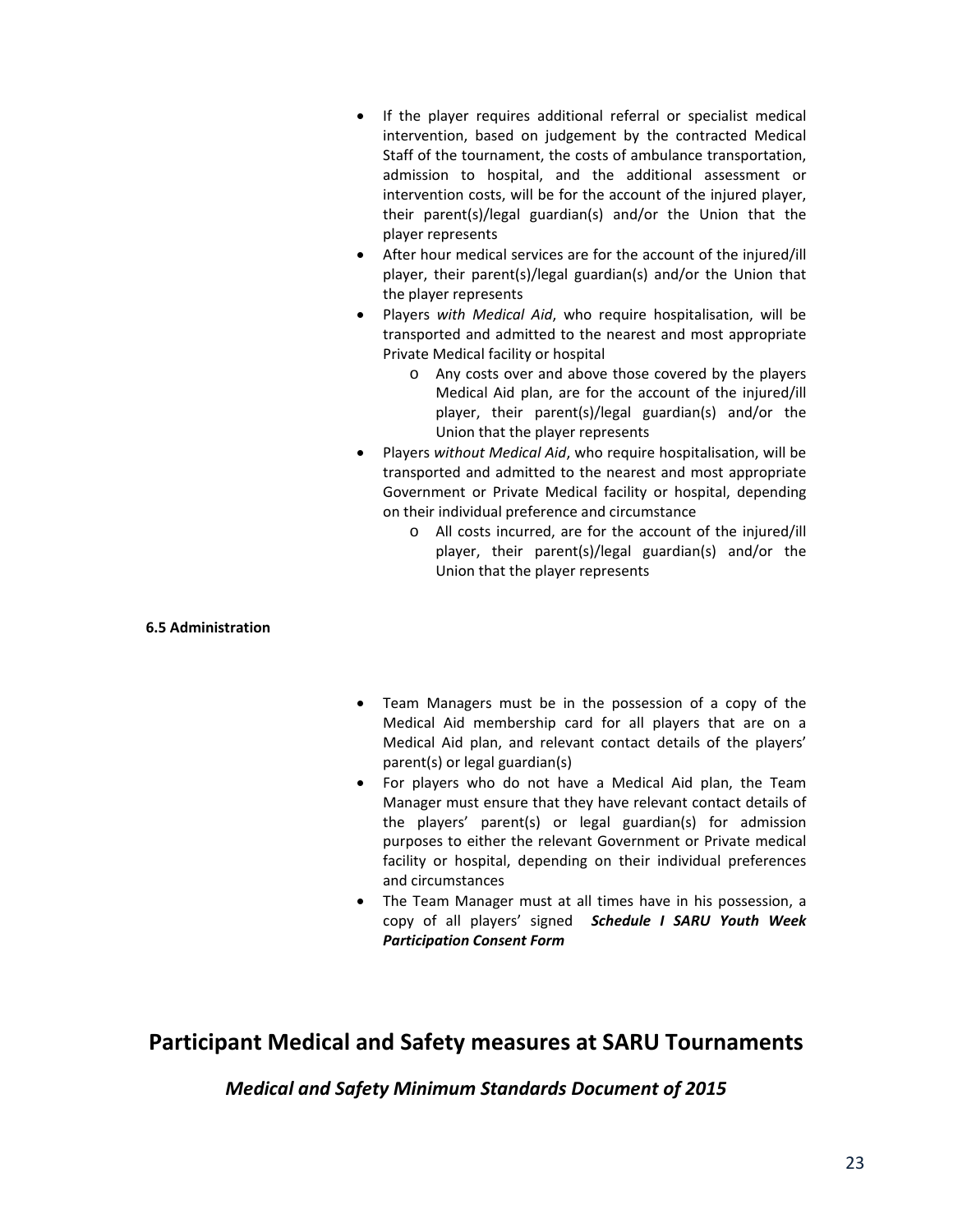#### **6.6 Player welfare**

- The Team Manager of any player that presents with illness or injury, and can no longer participate in training sessions and/or match play, should notify the Tournament Doctor of the player's status (if the player has not already been reported or assessed by the Tournament Doctor). The Tournament Doctor must be allowed to clinically assess him further if so required
- The Team Manager should cater for all ill or injured players that remain off‐site at the Team accommodation venues during match or training days
	- o This includes, but is not limited to, the following:
		- **EXTERG** 1 Arrange meals for the players
		- **Figure 1** Frequently check in on the players to monitor their status
		- Make sure that there is a responsible adult who looks after the said players while off‐site
- All teams must provide their own strapping, and basic medical consumables such as plasters, bandages, antiseptic solutions, cotton wool etc.

### **6.7 Services**

- A Tournament Doctor, Nursing Sister and Emergency Medical Staff will be available at all matches played at SARU Tournaments
- All Teams are responsible to strap their own players; the Tournament Doctor and assistants are not to be used for this service
- At the U18 Craven Week tournament, an additional physiotherapy service will potentially be made available to all participating teams
	- o This service is dependent on the availability of final year Physiotherapy students, the venue infrastructure, and the availability of a qualified physiotherapist that is willing to oversee this service
	- o For the Physiotherapy service at the U18 Craven Week tournament, the LOC must cater to provide a Physio tent or room with adequate space and ventilation to accommodate at least five (5) Physiotherapy beds, a work table, sufficient ice, and space for one (1) qualified

# **Participant Medical and Safety measures at SARU Tournaments**